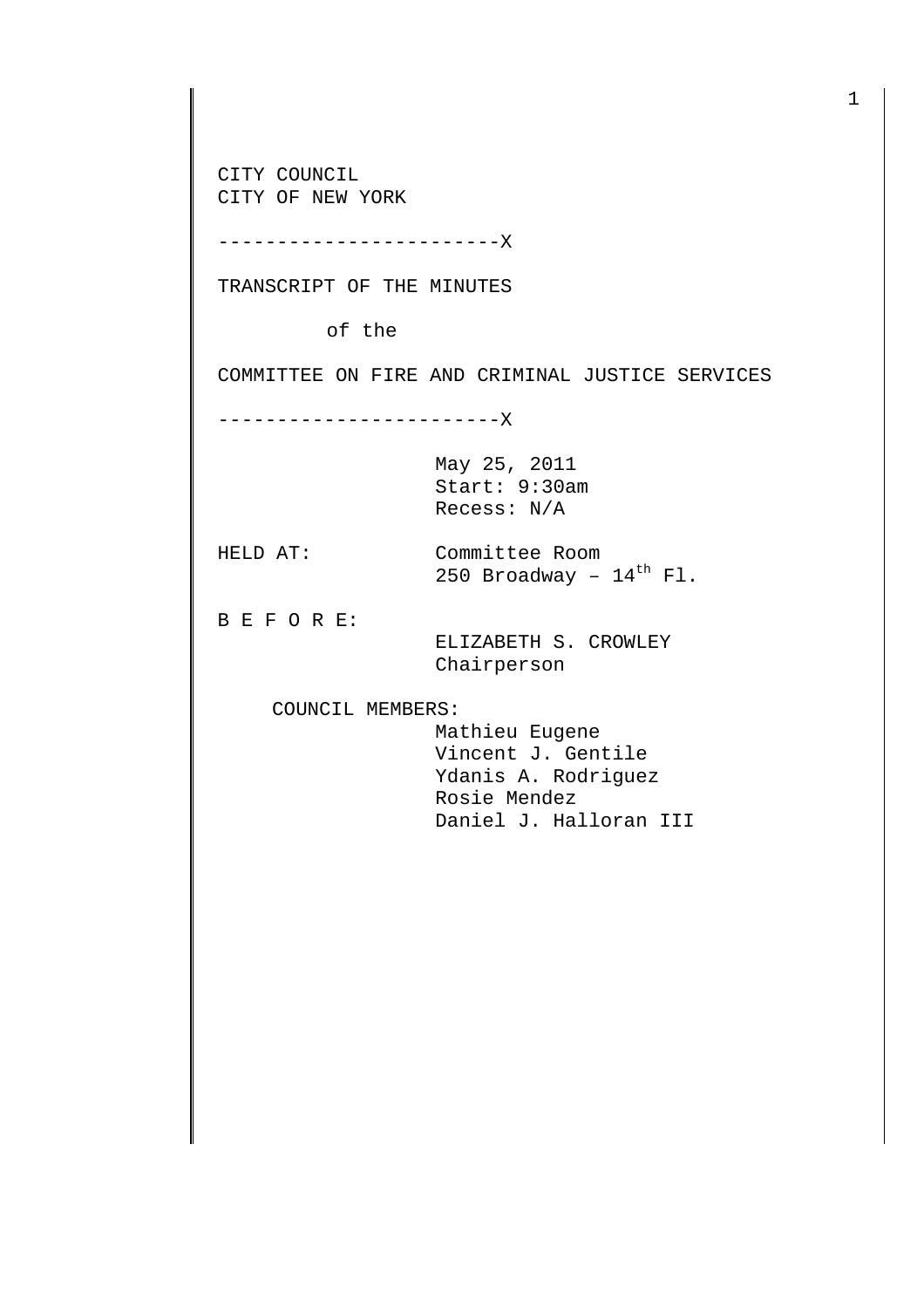A P P E A R A N C E S (CONTINUED)

Rebecca Wax FDNY Firefighter Candidate

Dion Hines FDNY Firefighter Candidate

Ahyende Sandy FDNY Firefighter Candidate

David Cargin FDNY Firefighter Candidate

Ryan Cassandra Colletti FDNY Firefighter Candidate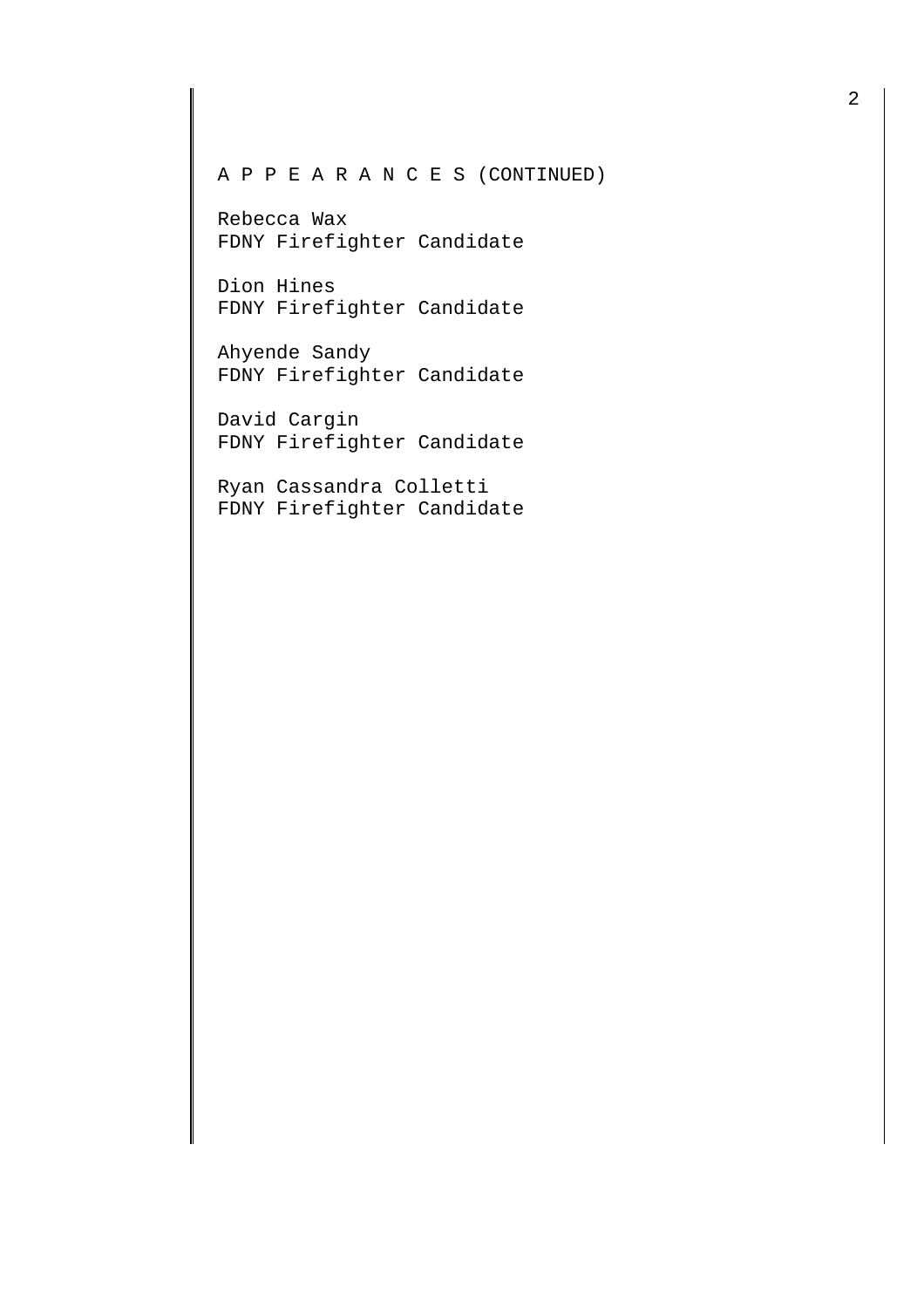| $\mathbf 1$    | $\mathfrak{Z}$<br>FIRE AND CRIMINAL JUSTICE        |
|----------------|----------------------------------------------------|
| $\overline{a}$ | CHAIRPERSON CROWLEY: Good morning.                 |
| 3              | My name is Elizabeth Crowley. I'm the chair of     |
| 4              | the Fire and Criminal Justice Services Committee   |
| 5              | here at the City Council. Today we are hearing a   |
| 6              | bill proposed Intro 450-A, which was introduced by |
| 7              | Council Members Vallone, Williams, Oddo and        |
| 8              | myself, and has been co-sponsored by many of our   |
| $\mathsf 9$    | colleagues. Council Member Vallone cannot be here  |
| 10             | today, but I want to thank him and my colleagues,  |
| 11             | Council Member Williams and Council Member Oddo    |
| 12             | for their leadership in introducing this important |
| 13             | legislation. This bill will temporarily increase   |
| 14             | the maximum age for filing an application to take  |
| 15             | the exam to become a firefighter for certain       |
| 16             | groups and is necessary as a result of litigation  |
| 17             | that has impacted the current exam and those that  |
| 18             | took it as well as those that took previous exams. |
| 19             | If we don't pass this legislation, many people who |
| 20             | prepared and dedicated themselves for the          |
| 21             | opportunity to become firefighters would not be    |
| 22             | able to see that goal realized through no fault of |
| 23             | their own, but because the exam they took couldn't |
| 24             | be used because of pending litigation. If we       |
| 25             | don't act, they will be too old to apply by the    |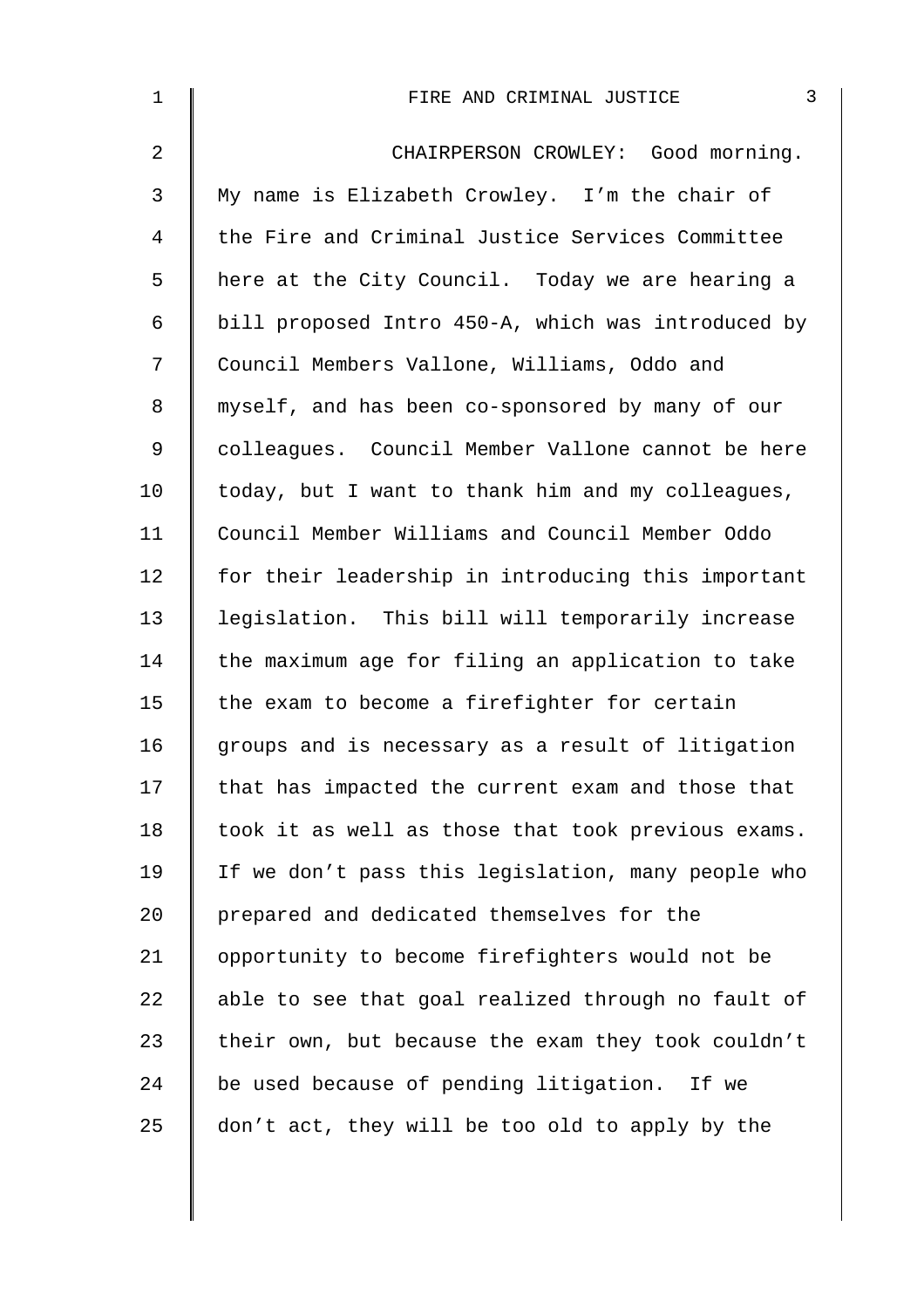| $\mathbf 1$    | $\overline{4}$<br>FIRE AND CRIMINAL JUSTICE               |
|----------------|-----------------------------------------------------------|
| $\overline{2}$ | time the next exam application period is open.            |
| 3              | Currently, people who have passed their 29 <sup>th</sup>  |
| 4              | birthday at the time of filing their application          |
| 5              | are ineligible to take the firefighter exam. This         |
| 6              | bill will temporarily increase the maximum filing         |
| 7              | age to include those that have not passed their           |
| 8              | 36 <sup>th</sup> birthday at the time of filing their new |
| $\mathsf 9$    | application.                                              |
| 10             | The extension granted by the bill                         |
| 11             | will only be available for certain individuals who        |
| 12             | have been affected by the pending litigation and          |
| 13             | only for the next open competitive exam or                |
| 14             | promotional exam for those eligible to take such          |
| 15             | promotional exams. Covered individuals are those          |
| 16             | who either took a New York City Firefighter exam          |
| 17             | and the five years pending the effective date of          |
| 18             | this local law or who would not be appointed from         |
| 19             | an eligible list for the position of firefighter,         |
| 20             | including but not limited to a special military-          |
| 21             | eligible list established before the effective            |
| 22             | date of this local law because such a list could          |
| 23             | not be used in whole or in part by the fire               |
| 24             | department due to litigation. I'd like to thank           |
| 25             | all the individual applicants who have worked so          |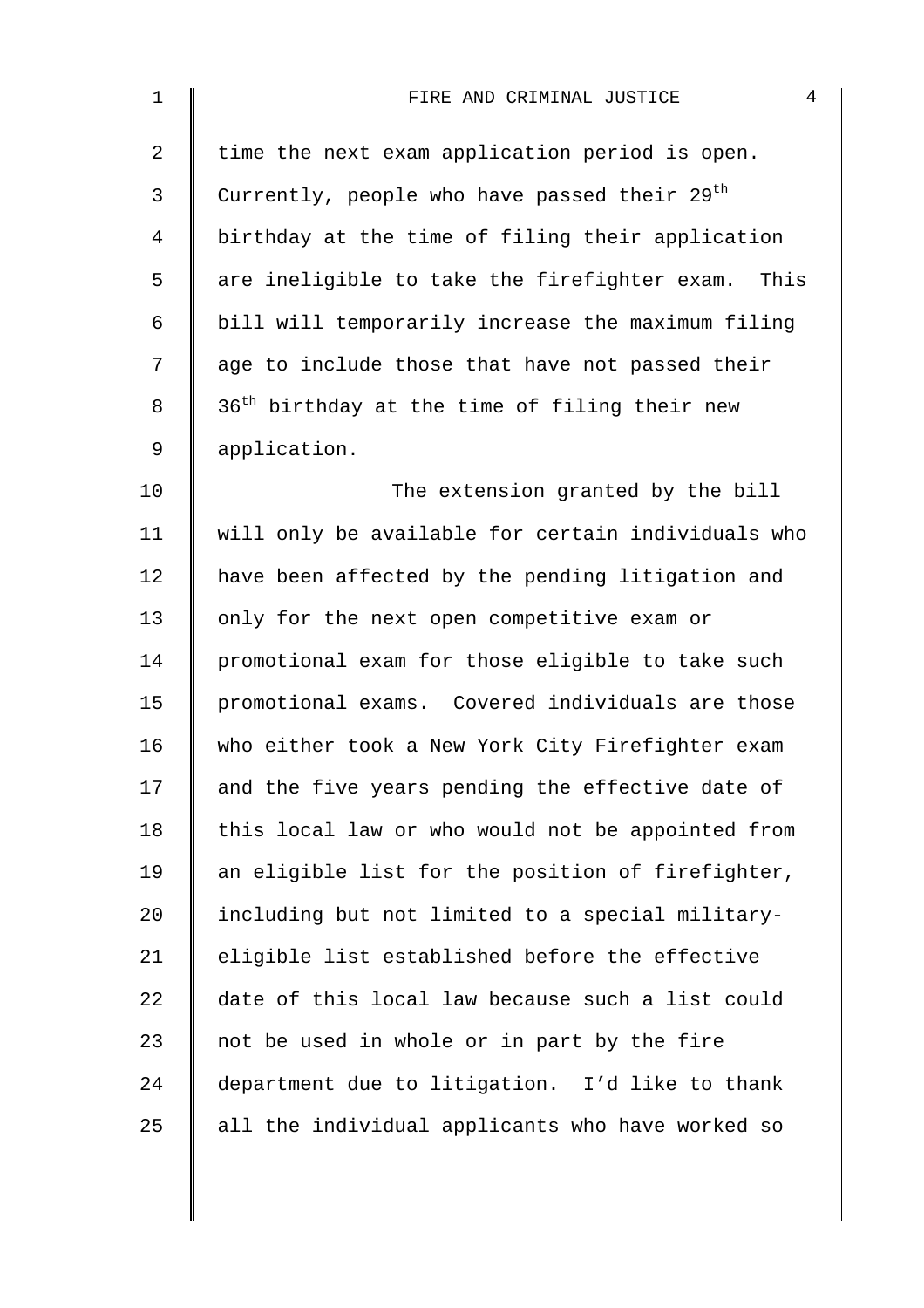| $\mathbf 1$    | 5<br>FIRE AND CRIMINAL JUSTICE                     |
|----------------|----------------------------------------------------|
| $\overline{2}$ | hard for their chance to become firefighters and   |
| 3              | who have so eloquently expressed the importance of |
| 4              | having the opportunity to become firefighters. I   |
| 5              | believe we will have an opportunity to hear from   |
| $\epsilon$     | some of those individuals today and I look forward |
| 7              | to hearing how this situation has impacted them    |
| 8              | and what it would mean to them if we were able to  |
| 9              | move forward with this bill. Now the fire          |
| 10             | department is not going to testify today. We're    |
| 11             | just going to hear from those that have signed up  |
| 12             | to speak, and the first person we're going to call |
| 13             | up to speak is Rebecca Wax. Do you feel            |
| 14             | comfortable with $-$ - ?                           |
| 15             | [background conversation]                          |
| 16             | CHAIRPERSON CROWLEY:<br>Okay. Three                |
| 17             | can. I can call up Rebecca Wax, Dion Hines,        |
| 18             | Ahyende Sandy [phonetic]. If you could speak in    |
| 19             | that order and introduce yourself for the record   |
| 20             | Thank you.                                         |
| 21             | REBECCA WAX: Good morning,                         |
| 22             | Chairperson Crowley. Thank you for the             |
| 23             | opportunity to speak with you about the age        |
| 24             | extension bill for the firefighter exam. My name   |
| 25             | is Rebecca Wax. I am here today to testify as an   |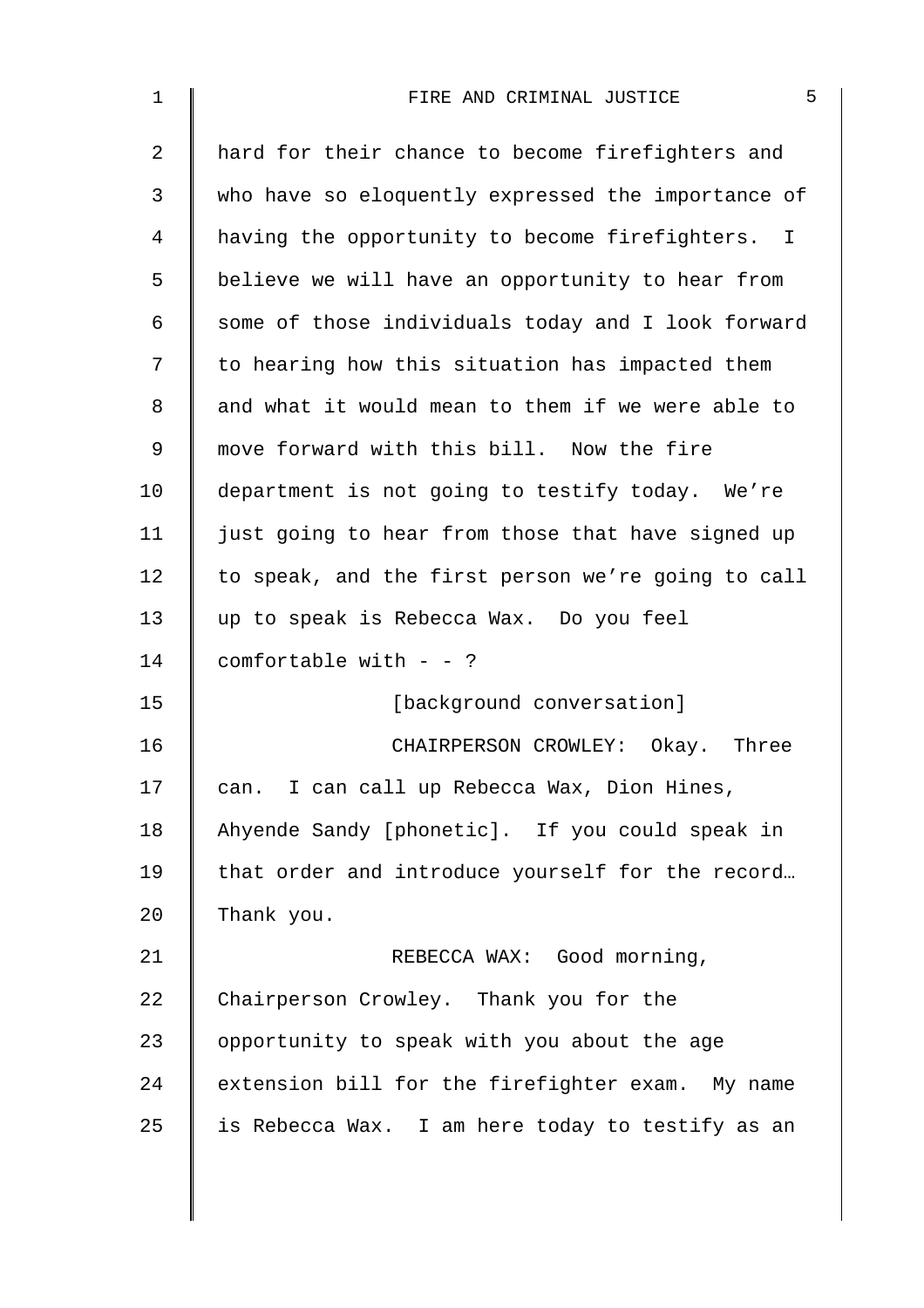| $\mathbf 1$    | 6<br>FIRE AND CRIMINAL JUSTICE                           |
|----------------|----------------------------------------------------------|
| $\overline{2}$ | FDNY firefighter candidate. I now work for FDNY          |
| 3              | Office of Intergovernmental Affairs, but I still         |
| $\overline{4}$ | want nothing more than to be a New York City             |
| 5              | firefighter. Today I am here to make sure                |
| 6              | everyone understands how important it is that            |
| 7              | every candidate who took the firefighter exam in         |
| $\,8\,$        | 2007 should be given the opportunity to take the         |
| $\mathsf 9$    | next firefighter exam. I decided I wanted to be a        |
| 10             | firefighter when I was 21, but had just missed the       |
| 11             | test given in December of 2002. Typically, it            |
| 12             | would be another four years before another exam          |
| 13             | would be given, so I waited, went back to college        |
| 14             | for a second degree in fire science and took             |
| 15             | firefighter exams in other cities just for               |
| 16             | practice. I went to all the prep courses and             |
| 17             | studied on my own time. I took exam 6019 on              |
| 18             | January 20 <sup>th</sup> , 2007. I scored 103.508, which |
| 19             | included the residency credit. My list number was        |
| 20             | 173 out of about 22,000 test takers, so I was            |
| 21             | virtually guaranteed a spot in the fire academy.         |
| 22             | Due to an unfortunate illness and death of my            |
| 23             | father, I was unable to take my physical exam when       |
| 24             | I was called for it. This meant I had to take the        |
| 25             | physical after the first class from my list under        |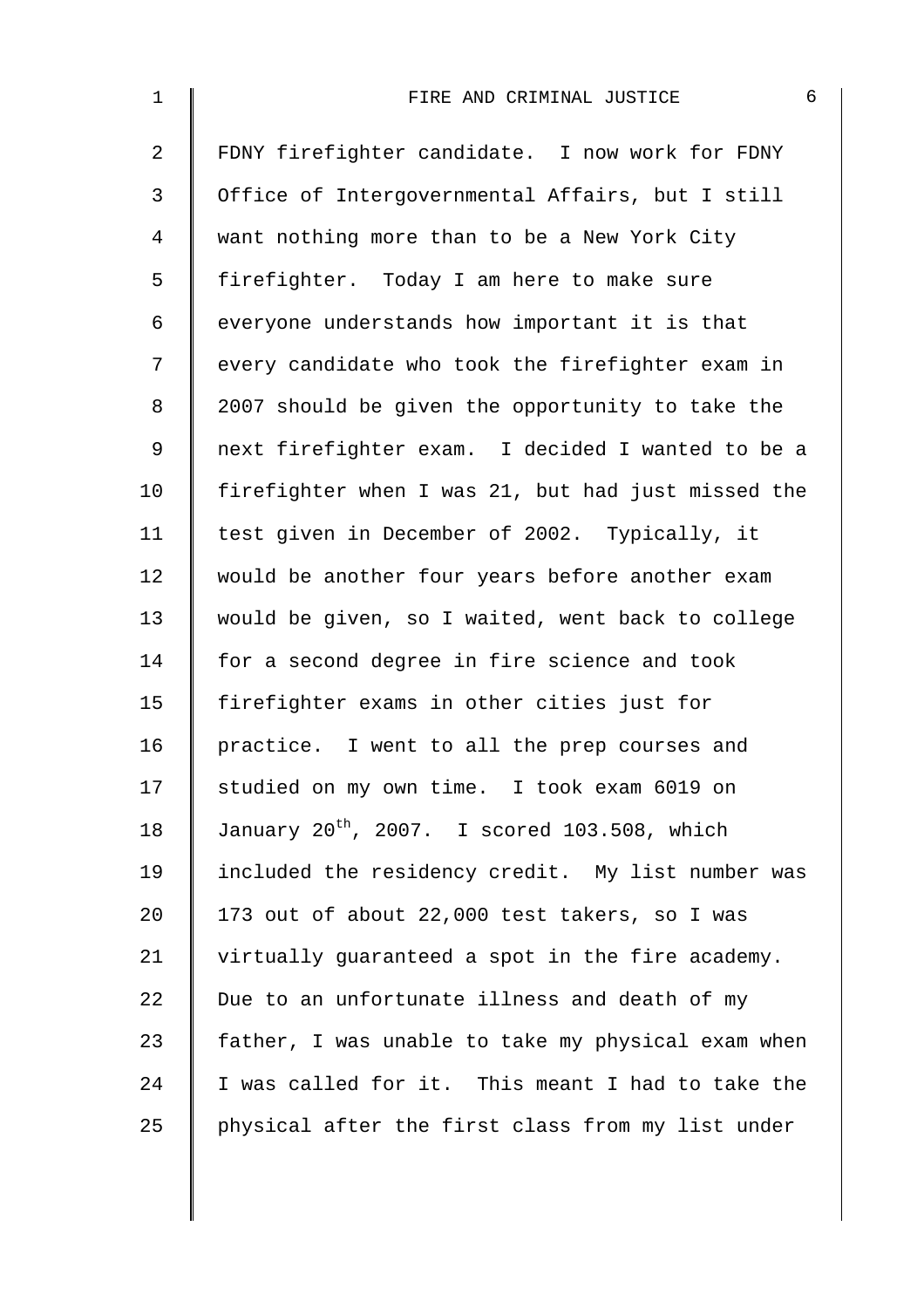| $\mathbf 1$    | 7<br>FIRE AND CRIMINAL JUSTICE                        |
|----------------|-------------------------------------------------------|
| $\overline{2}$ | the academy and would likely be in the second         |
| 3              | class off our list going into the fire academy;       |
| 4              | however, that class never happened. The second        |
| 5              | class got cancelled first because of the economy      |
| 6              | and then because of the on-going litigation. I        |
| 7              | took and passed my physical exam and did              |
| 8              | everything asked of me to be considered for a spot    |
| $\mathsf 9$    | in the fire academy. Since then, FDNY has done no     |
| 10             | firefighter hiring and I've since turned 29. I am     |
| 11             | now too old to take the next exam. Unless this        |
| 12             | bill is passed and passed quickly, I will never       |
| 13             | get another shot at becoming a New York City          |
| 14             | firefighter. I was going to say we could take         |
| 15             | questions, but I guess you guys are going to go up    |
| 16             | first before we do that.                              |
| 17             | DION HINES: Good morning everyone.                    |
| 18             | Thank you, Chairperson Crowley and everyone else      |
| 19             | who supported this. My name is Dion Hines. I          |
| 20             | took the firefighter exam 2007. I was 28 at the       |
| 21             | time. It was probably 4 or 3 days before my $29^{th}$ |
| 22             | birthday, so I knew that was my very last chance,     |
| 23             | so I did everything that I knew I had to do. I        |
| 24             | studied for two hours a day out of the - - the - -    |
| 25             | book, about two hours a day, six months leading up    |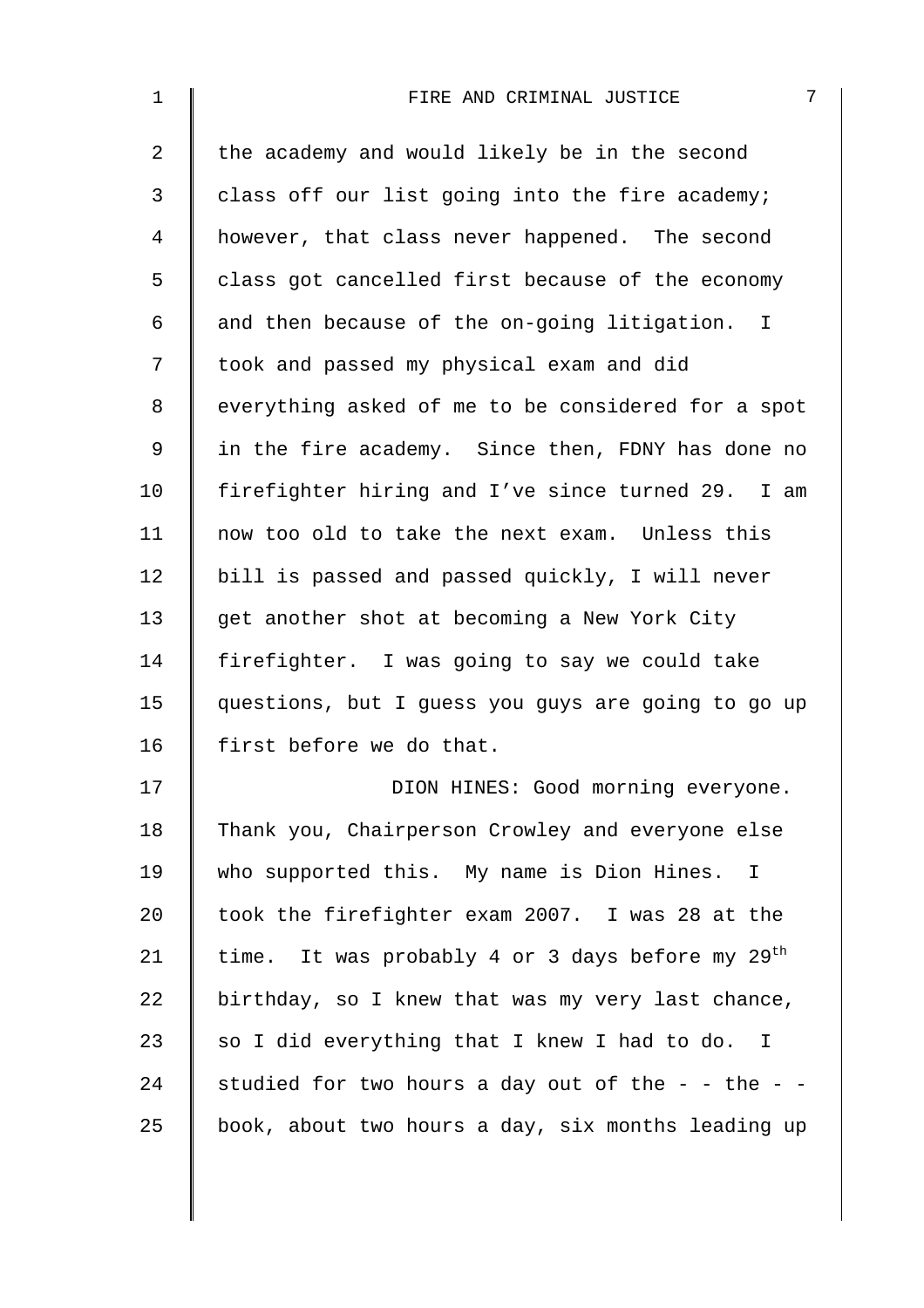| $\mathbf 1$    | 8<br>FIRE AND CRIMINAL JUSTICE                                 |
|----------------|----------------------------------------------------------------|
| $\overline{2}$ | to the exam. I scored 100.475. My list number                  |
| 3              | was 945, so with that, I knew I was in, so all I               |
| 4              | had to do was follow everything else-the physical,             |
| 5              | the medical. I did all of that. Fast forward to                |
| 6              | November of 2008; I got my letter to come out to               |
| 7              | the academy to take the run. Went out there; did               |
| 8              | my mile and a half run; sat down with human                    |
| 9              | resources; got my acceptance letter.                           |
| 10             | Our class was supposed to start                                |
| 11             | January 3 <sup>rd</sup> , 2009, I believe. I received a call   |
| 12             | two weeks probably before the class started and                |
| 13             | said that it was cancelled due to budget cuts, so              |
| 14             | from that day forward, basically sat around each               |
| 15             | day waiting for that letter or that call to come               |
| 16             | in at the next class that was going to start and               |
| 17             | that call never came until probably around the                 |
| 18             | beginning of August of 2010. Probably about four               |
| 19             | days after I spoke to my investigator, he told me              |
| 20             | the class was going to start August 30 <sup>th</sup> . I spoke |
| 21             | to him the next day, he told me the class got                  |
| 22             | cancelled once again. I am currently 32. I'm                   |
| 23             | over the age. Basically myself and all the other               |
| 24             | candidates who are sitting here are over the age.              |
| 25             | All we're basically asking for is another chance               |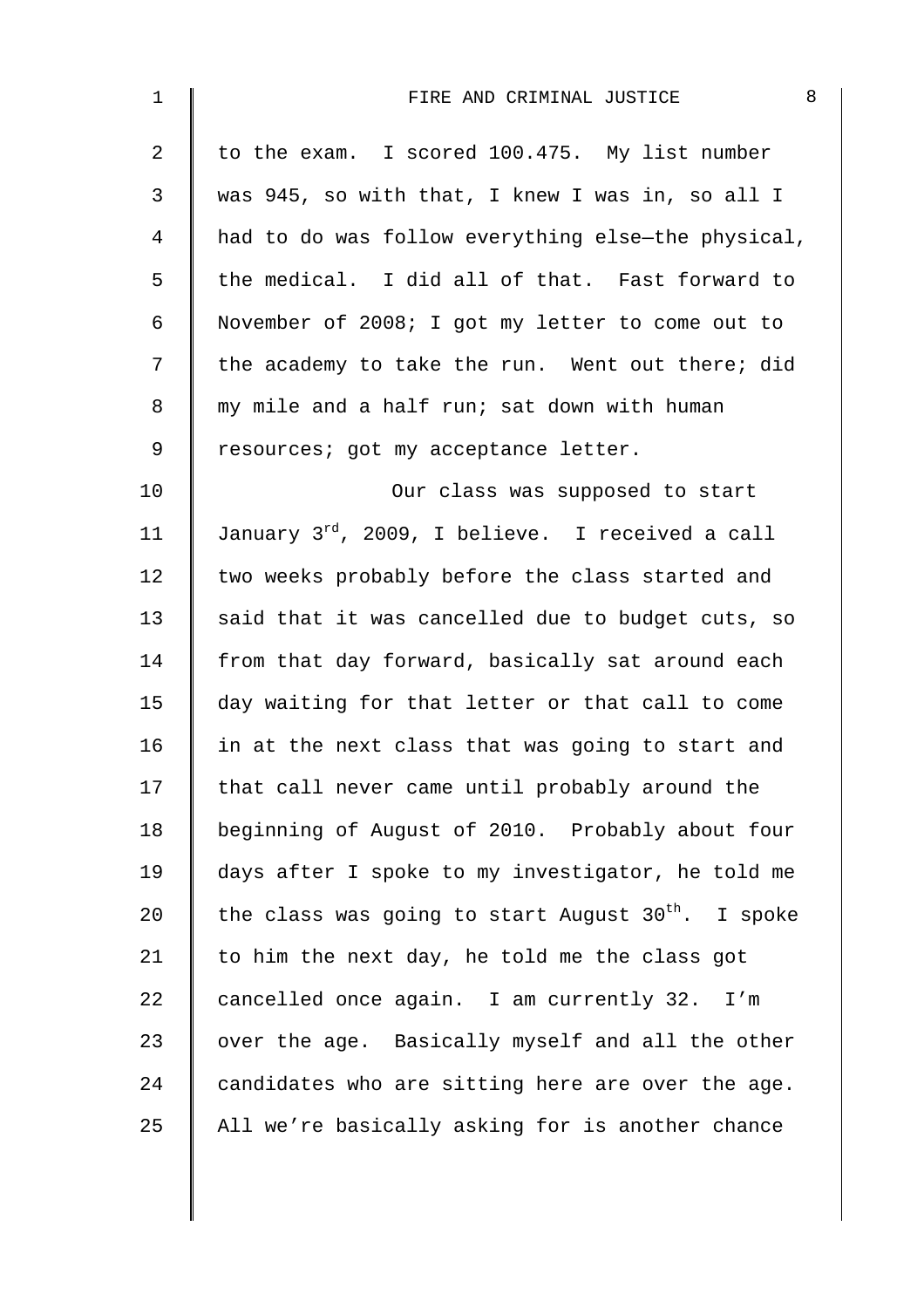| $\mathbf 1$ | 9<br>FIRE AND CRIMINAL JUSTICE                     |
|-------------|----------------------------------------------------|
| 2           | to get to the academy, and we'll do what we have   |
| 3           | to do from there. I really don't think anyone      |
| 4           | sitting in this room who came this far is willing  |
| 5           | to give up. I, myself, have been to 38 different   |
| 6           | Councilmen's offices personally, asking for        |
| 7           | support on this, so this isn't something that I'm  |
| 8           | just wanting to do. This is a passion. This is a   |
| 9           | desire to go and I'm not giving up on this one.    |
| 10          | Thank you.                                         |
| 11          | AHYENDE SANDY: Good morning,                       |
| 12          | Councilwoman Crowley. I'd like to thank the City   |
| 13          | Council for supporting this Introduction 450-A.    |
| 14          | My name is Ahyende Sandy, FDNY 6019 candidate.     |
| 15          | I'm here seeking support for the bill to be        |
| 16          | introduced to extend the age extension for         |
| 17          | applying for the FDNY. I am currently 30 years     |
| 18          | old, which would make me ineligible to apply if    |
| 19          | this bill is not passed. When I took the test in   |
| 20          | 2007, I was 27, so that was my last opportunity.   |
| 21          | That was my last chance to take the test. We've    |
| 22          | all had unique experiences along the way and we've |
| 23          | put our hearts, our souls, our minds and our       |
| 24          | bodies on the line just to prove that this is not  |
| 25          | just a fly by night for us. This is something      |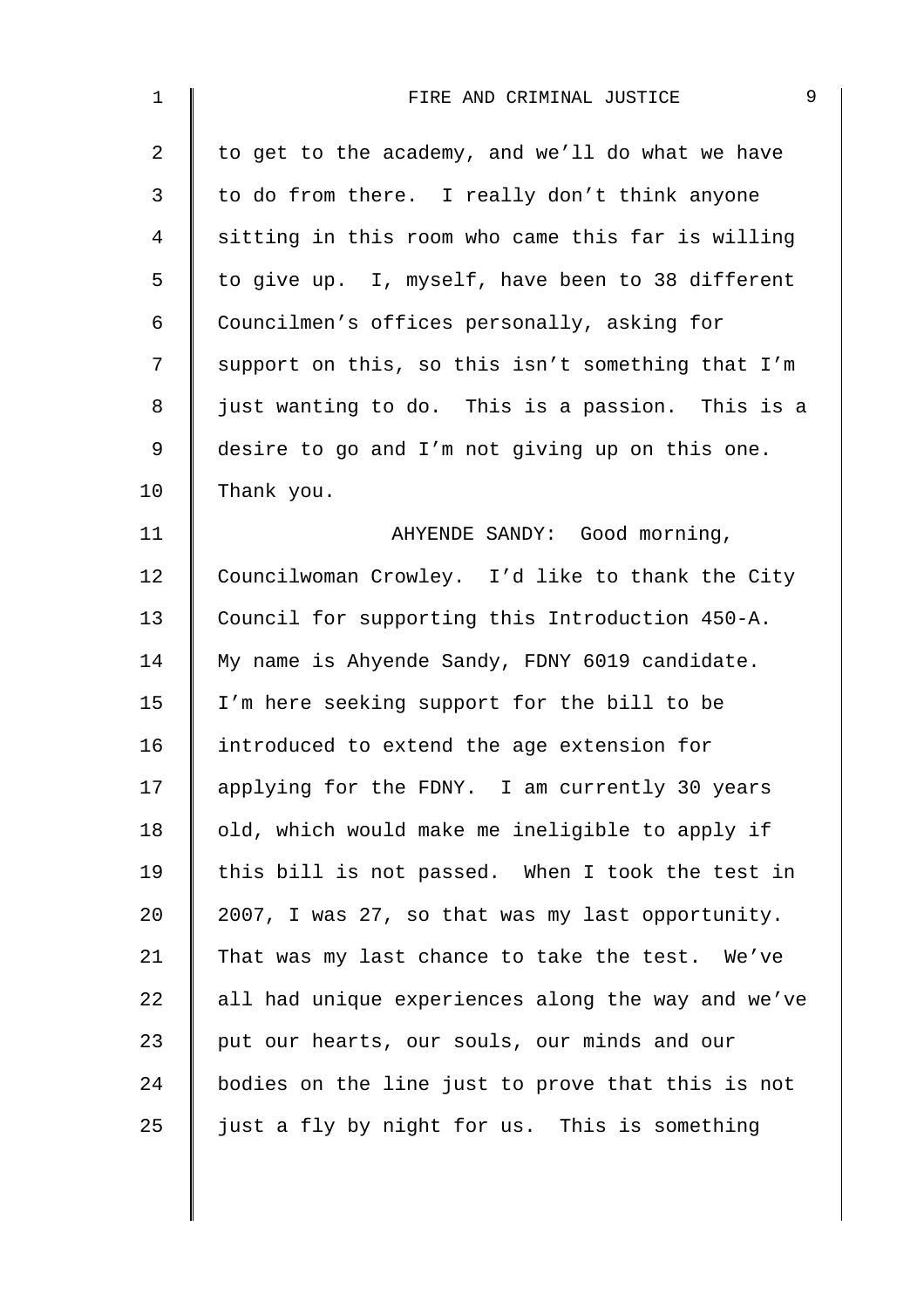| $\mathbf 1$    | 10<br>FIRE AND CRIMINAL JUSTICE                    |
|----------------|----------------------------------------------------|
| 2              | that we know deep down we want. I personally have  |
| 3              | had to go as far as leaving the country to obtain  |
| $\overline{4}$ | documents just for the background check-just to    |
| 5              | pass the background check. There were documents    |
| 6              | that I never had in my life. We all had to put     |
| 7              | our best foot forward to prove to not only         |
| 8              | ourselves but to the world that this is something  |
| $\mathsf 9$    | that we want and by showing that we all deserve    |
| 10             | it. That's why today we're here to support and     |
| 11             | asking that City Council will support us on this   |
| 12             | bill. Thank you.                                   |
| 13             | CHAIRPERSON CROWLEY: I thank all                   |
| 14             | three of you for testifying. You seem fit and      |
| 15             | ready for the job, and I hope that this bill will  |
| 16             | come to fruition, so that you'll have that         |
| 17             | opportunity. It appears to be a life-long dream    |
| 18             | for each and every one of you and it must have     |
| 19             | been incredibly frustrating these past couple of   |
| 20             | months not knowing whether you'll ever be able to  |
| 21             | be a New York City firefighter. My question and    |
| 22             | all of you could answer this, you're probably      |
| 23             | prepared mentally for the new test, but physically |
| 24             | you'll have to stay fit as well and you'll have to |
| 25             | take another physical I imagine. So have you been  |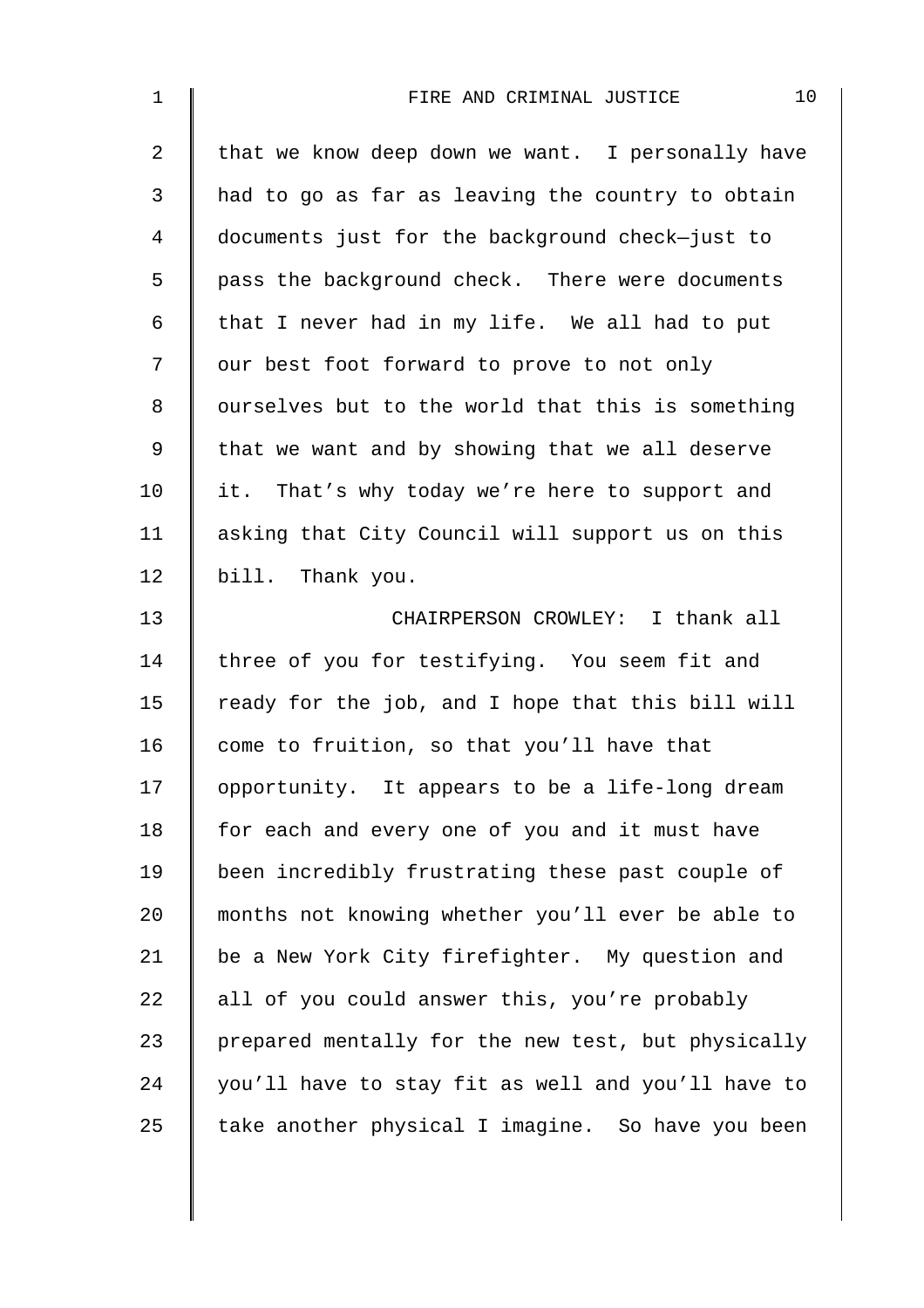| $\mathbf 1$    | 11<br>FIRE AND CRIMINAL JUSTICE                   |
|----------------|---------------------------------------------------|
| $\overline{a}$ | in touch with the fire department over the time   |
| 3              | that you've been waiting? Have they been keeping  |
| 4              | you abreast as to what's happening? What - - that |
| 5              | they have? Have they been giving you pointers on  |
| 6              | how to stay on top of your physical fitness, so   |
| 7              | you'll be ready, God willing, you have an         |
| 8              | opportunity in the future?                        |
| 9              | REBECCA WAX: The fire department                  |
| 10             | has been really good about keeping us updated on  |
| 11             | what's going on. A couple of candidates have met  |
| 12             | with the commissioner a couple of times. They've  |
| 13             | kept us updated. Whenever there is news, they let |
| 14             | us know. So they've been really good with         |
| 15             | communication. As far as physical fitness, we've  |
| 16             | all been doing our best to keep on top of it and  |
| 17             | working with each other in some cases. I actually |
| 18             | have done a lot of working out with Ryan Colletti |
| 19             | [phonetic], who is here-another candidate. At     |
| 20             | other times, we will probably all get together.   |
| 21             | We actually did the $-$ - Towers run together-a   |
| 22             | whole bunch of us, so we're staying on top of it  |
| 23             | as much as we can and just hoping for the best.   |
| 24             | AHYENDE SANDY: In regard to                       |
| 25             | communication with the FDNY, as a record to set,  |
|                |                                                   |
|                |                                                   |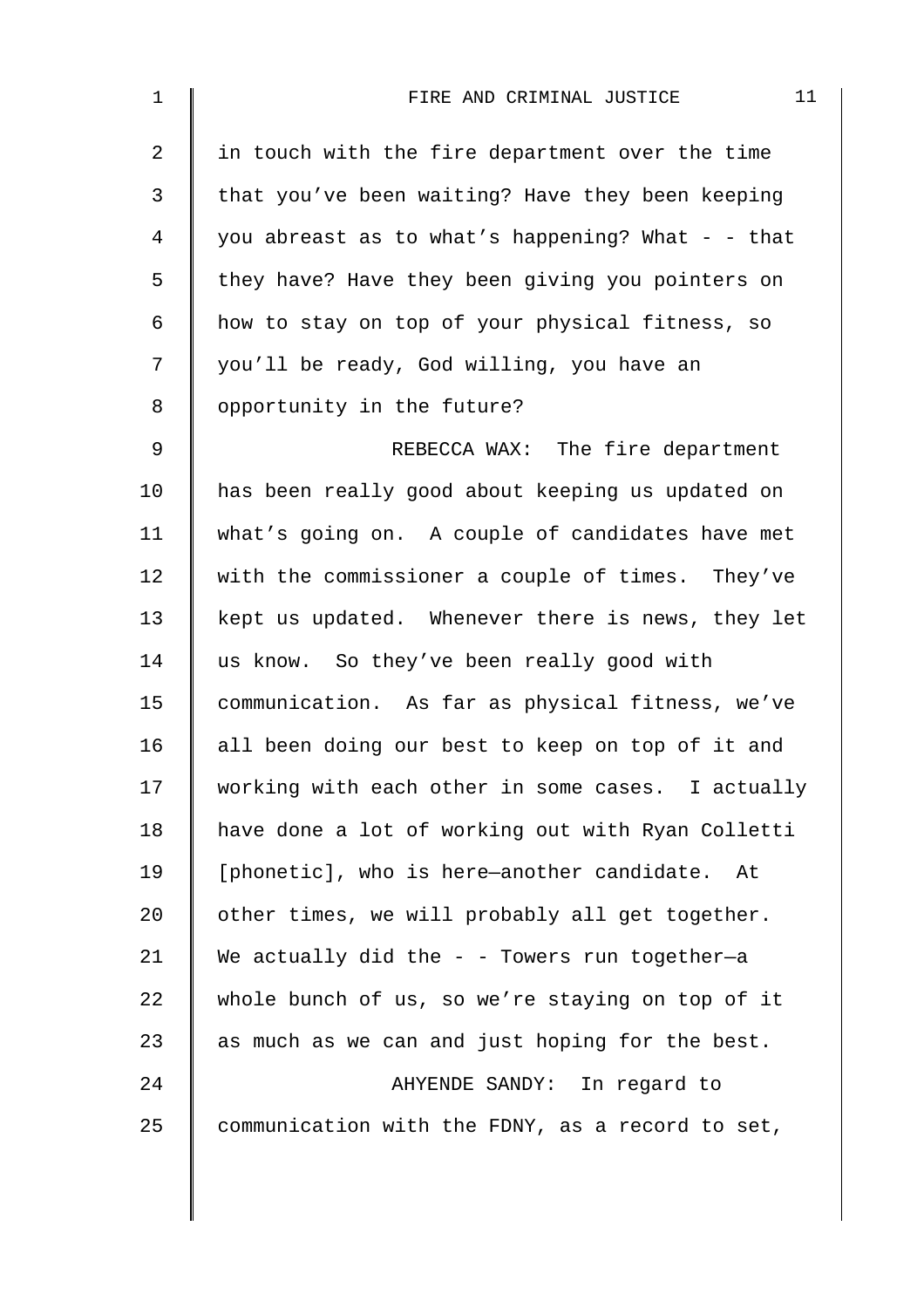| 1              | 12<br>FIRE AND CRIMINAL JUSTICE                    |
|----------------|----------------------------------------------------|
| $\overline{2}$ | we've met with the commissioner personally, and    |
| 3              | they do support us. At this point, they've done    |
| $\overline{4}$ | as much as they can do. Besides that, all they     |
| 5              | can do at this point is just give us their         |
| 6              | support. We've taken it upon ourselves to keep     |
| 7              | each other up and motivated throughout the         |
| 8              | process. In terms of physically, we do the same    |
| 9              | thing. It's very disappointing, but still I think  |
| 10             | the physical aspect is one of the things that      |
| 11             | helps us just deal with the lag time between now   |
| 12             | and what is to come.                               |
| 13             | DION HINES: As far as like Rebecca                 |
| 14             | and Ahyende said, communication with FDNY has been |
| 15             | great-has kept us motivated. As far as the         |
| 16             | physical everything else, I don't see that being a |
| 17             | problem. Being 32, I'm not old, so doing the       |
| 18             | physical all over again is really not a problem    |
| 19             | like Ahyende said - - we're running a lot, so we   |
| 20             | pretty much stay in shape. I myself am a personal  |
| 21             | trainer, so working out is pretty much a daily     |
| 22             | lifestyle for me, so the physical-I don't really   |
| 23             | see that being a problem.                          |
| 24             | AHYENDE SANDY: I'd also like to                    |
| 25             | add that I think at this point in my life, I'm     |
|                |                                                    |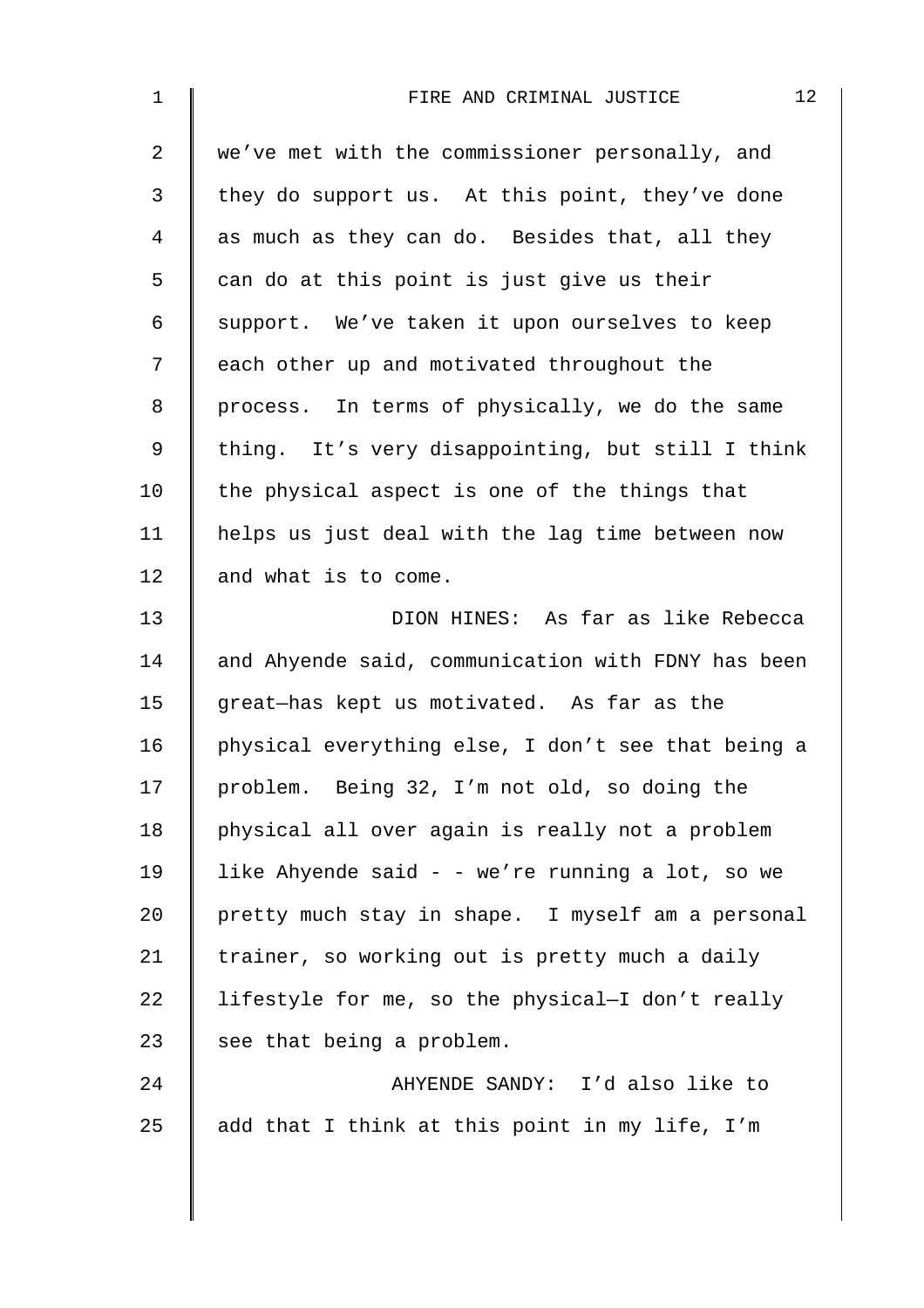| $\mathbf{1}$   | 13<br>FIRE AND CRIMINAL JUSTICE                     |
|----------------|-----------------------------------------------------|
| $\overline{a}$ | probably stronger than I've ever been, literally    |
| 3              | stronger than I've ever been. When I get the        |
| 4              | chance, I do two a days workouts. I run. I box.     |
| 5              | I play basketball. I work out in the gym, so at     |
| 6              | this point physical is not even a question, so I    |
| 7              | know I'm capable.                                   |
| 8              | CHAIRPERSON CROWLEY: I'd like to                    |
| 9              | recognize that we've been joined by my colleague    |
| 10             | from upper Manhattan, Council Member Ydanis         |
| 11             | Rodriguez and call on him for any questions.        |
| 12             | YDANIS RODRIGUEZ: Thank you,                        |
| 13             | Chairwoman. First of all I'm sorry that I'm late.   |
| 14             | I was at the other hearing-the General Welfare. I   |
| 15             | just want to express my solidarity to you and to    |
| 16             | the rest of your colleagues that are in a similar   |
| 17             | situation. I believe that you should be allowed     |
| 18             | to be part of the class to join the firefighter     |
| 19             | team family. We don't need less. We need to add     |
| 20             | more firefighters. We don't need to close anyone.   |
| 21             | We need to keep all of them open. I think that      |
| 22             | the reality is that as we have $-$ - the passing of |
| 23             | the hearing, New York City is the first target for  |
| 24             | terrorism. We have to address that issue by being   |
| 25             | sure that we have the number of men and women that  |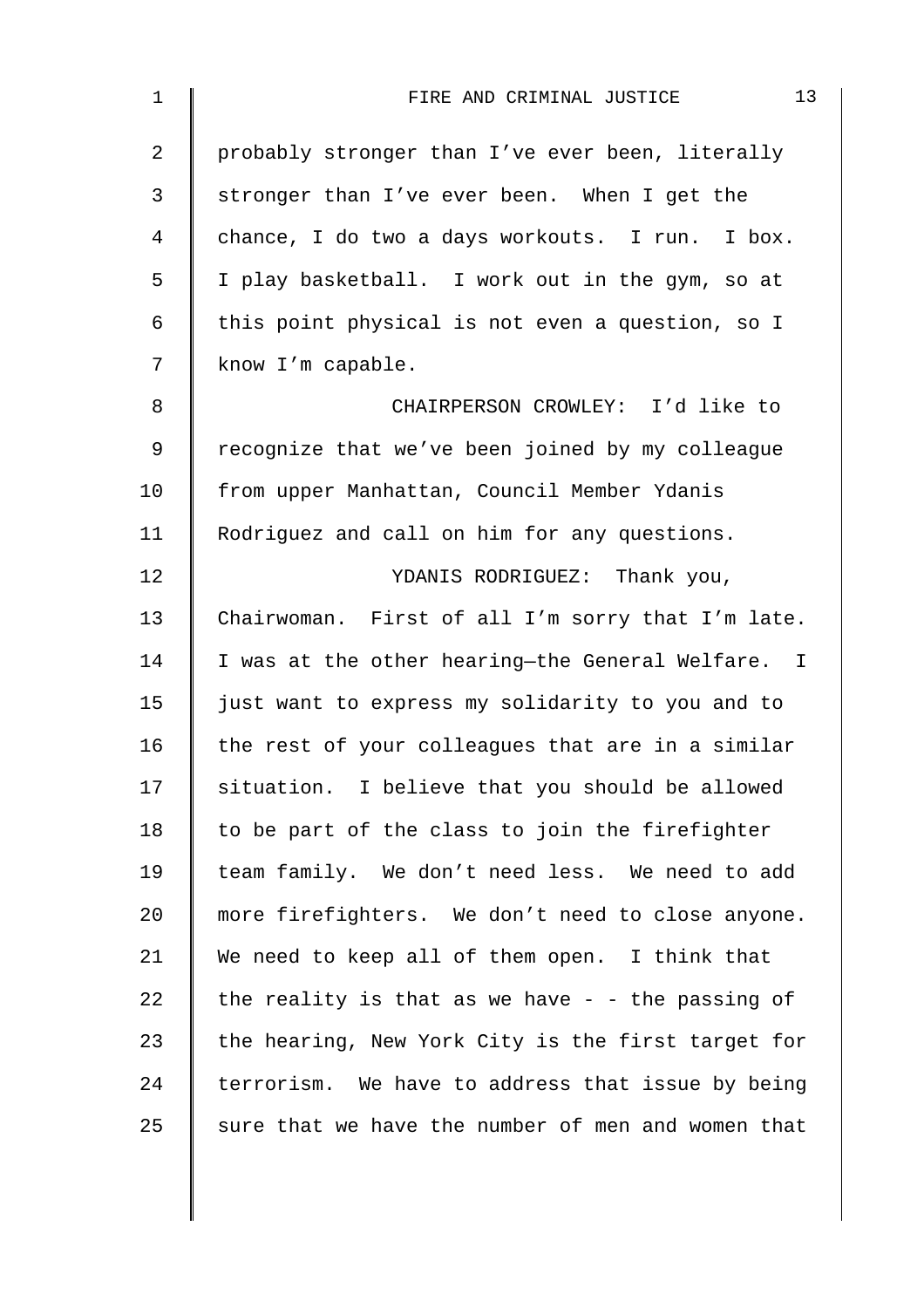| $\mathbf 1$ | 14<br>FIRE AND CRIMINAL JUSTICE                   |
|-------------|---------------------------------------------------|
| 2           | are part of the team. We need to be sure that we  |
| 3           | - - a number of firehouses. And to deny that      |
| 4           | opportunity to you, who have applied already, has |
| 5           | been part of $-$ , I think it is unfair. It is    |
| 6           | not acceptable and what you will hear from the    |
| 7           | Council is support and solidarity and we would do |
| 8           | whatever that is in our hands to be sure that you |
| $\mathsf 9$ | will be a part of the firefighter family. Thank   |
| 10          | you.                                              |
| 11          | CHAIRPERSON CROWLEY: Thank you,                   |
| 12          | Council Member Ydanis Rodriguez. We've been       |
| 13          | joined by Council Member Dan Halloran. Council    |
| 14          | Member Halloran, we're just finishing the first   |
| 15          | panel. I'm going to call up the second panel.     |
| 16          | Thank you.                                        |
| 17          | AHYENDE SANDY: Thank you.                         |
| 18          | DION HINES: Thank you.                            |
| 19          | REBECCA WAX: Thank you.                           |
| 20          | CHAIRPERSON CROWLEY: The second                   |
| 21          | panel-we're going to have David Cargin and Ryan   |
| 22          | Cassandra Colletti [phonetic]. If you could       |
| 23          | identify yourself for the record, and begin once  |
| 24          | you're ready.                                     |
| 25          | DAVID CARGIN: Good morning,                       |
|             |                                                   |
|             |                                                   |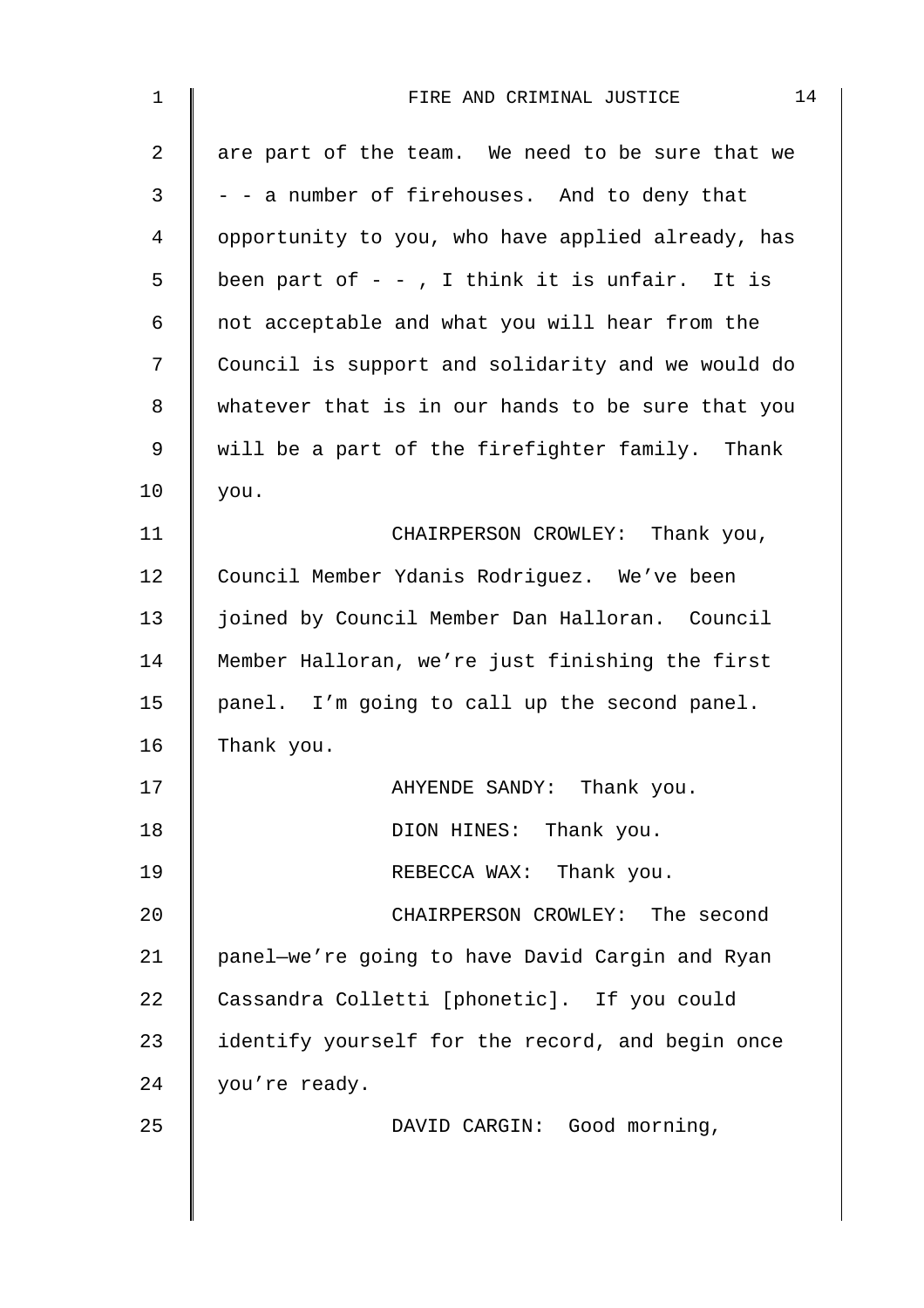| $\mathbf 1$ | 15<br>FIRE AND CRIMINAL JUSTICE                     |
|-------------|-----------------------------------------------------|
| 2           | Council. My name is David Cargin.                   |
| 3           | RYAN CASSANDRA COLLETTI: Good                       |
| 4           | morning, Council. My name is Ryan Cassandra         |
| 5           | Colletti.                                           |
| 6           | RYAN CASSANDRA COLLETTI: Thank you                  |
| 7           | for allowing me the opportunity to testify here     |
| 8           | and thank you for all of your support thus far on   |
| 9           | this bill. I'd like to say a candidate on List      |
| 10          | No. 6019. I have worked effortlessly to put         |
| 11          | myself in the best possible position to become a    |
| 12          | New York City firefighter. It's something that I    |
| 13          | want passionately and have worked extremely hard    |
| 14          | for every single day over the last five years,      |
| 15          | starting even before I took the written exam.       |
| 16          | Like the other candidates, I went to every class    |
| 17          | that the FDNY offered to prepare for the test. I    |
| 18          | went all of the physical trainings and on December  |
| 19          | $21^{st}$ of 2010, I turned 29 years old, making me |
| 20          | officially over the age limit. I don't want any     |
| 21          | special treatment. I just want the opportunity to   |
| 22          | once again have the ability to take the test and    |
| 23          | become a firefighter, so thank you again for        |
| 24          | everything you've done thus far.                    |
| 25          | DAVID CARGIN: Good morning once                     |
|             |                                                     |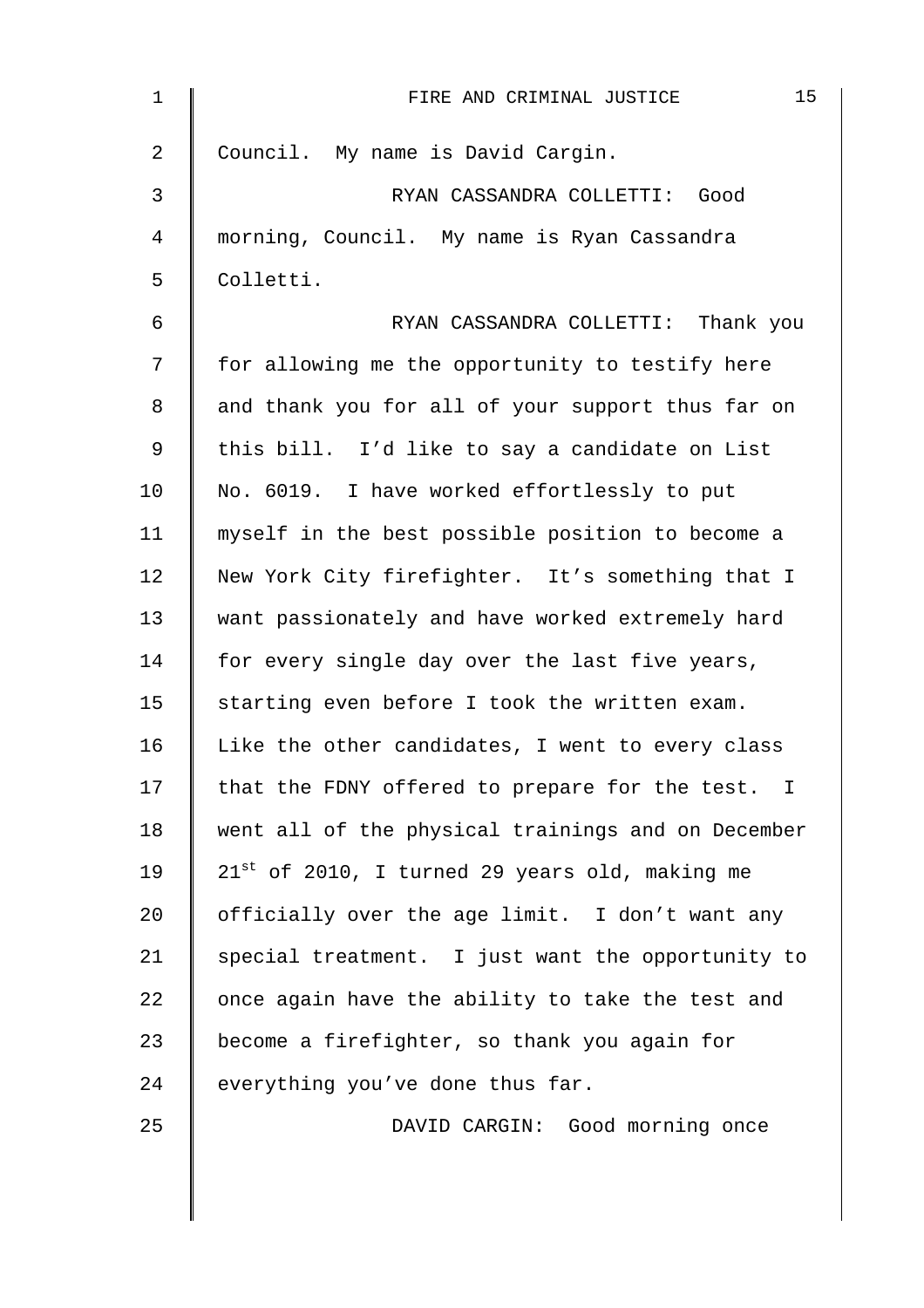| $\mathbf 1$    | 16<br>FIRE AND CRIMINAL JUSTICE                               |
|----------------|---------------------------------------------------------------|
| $\overline{2}$ | again, Council. Pretty much I am also in the same             |
| 3              | situation as everybody here. I turned 29                      |
| 4              | September 22 <sup>nd</sup> of last year. The preparation that |
| 5              | all of us have went through has been very                     |
| 6              | strenuous on our lifestyles and I could assure you            |
| 7              | that every single candidate on 6019-if we were                |
| 8              | just given an opportunity to get into the fire                |
| $\mathsf 9$    | department, if it's in our hands, once again, I               |
| 10             | can guarantee that you that we will all be in                 |
| 11             | there. That's pretty much what we feel this bill              |
| 12             | is-it's just giving us the opportunity to take                |
| 13             | control of our future 'cause $-$ - 6019 and taking            |
| 14             | that test, we had that chance, but it was taken               |
| 15             | away from us, and that's all we're asking-is                  |
| 16             | another opportunity to be put in our hands that we            |
| 17             | can control. Many of us have been through every               |
| 18             | avenue we could possibly think of. We've gone to              |
| 19             | the media. Several of us have been in newspapers,             |
| 20             | on television. We've had meetings with                        |
| 21             | Commissioner Cassano. I'm in e-mail contact with              |
| 22             | Deputy Commissioner Shacknai. I've been asking                |
| 23             | her, "What's the fire department's stance?" What              |
| 24             | is their next move? We've all been through the                |
| 25             | medical portion of it, which is probably the most             |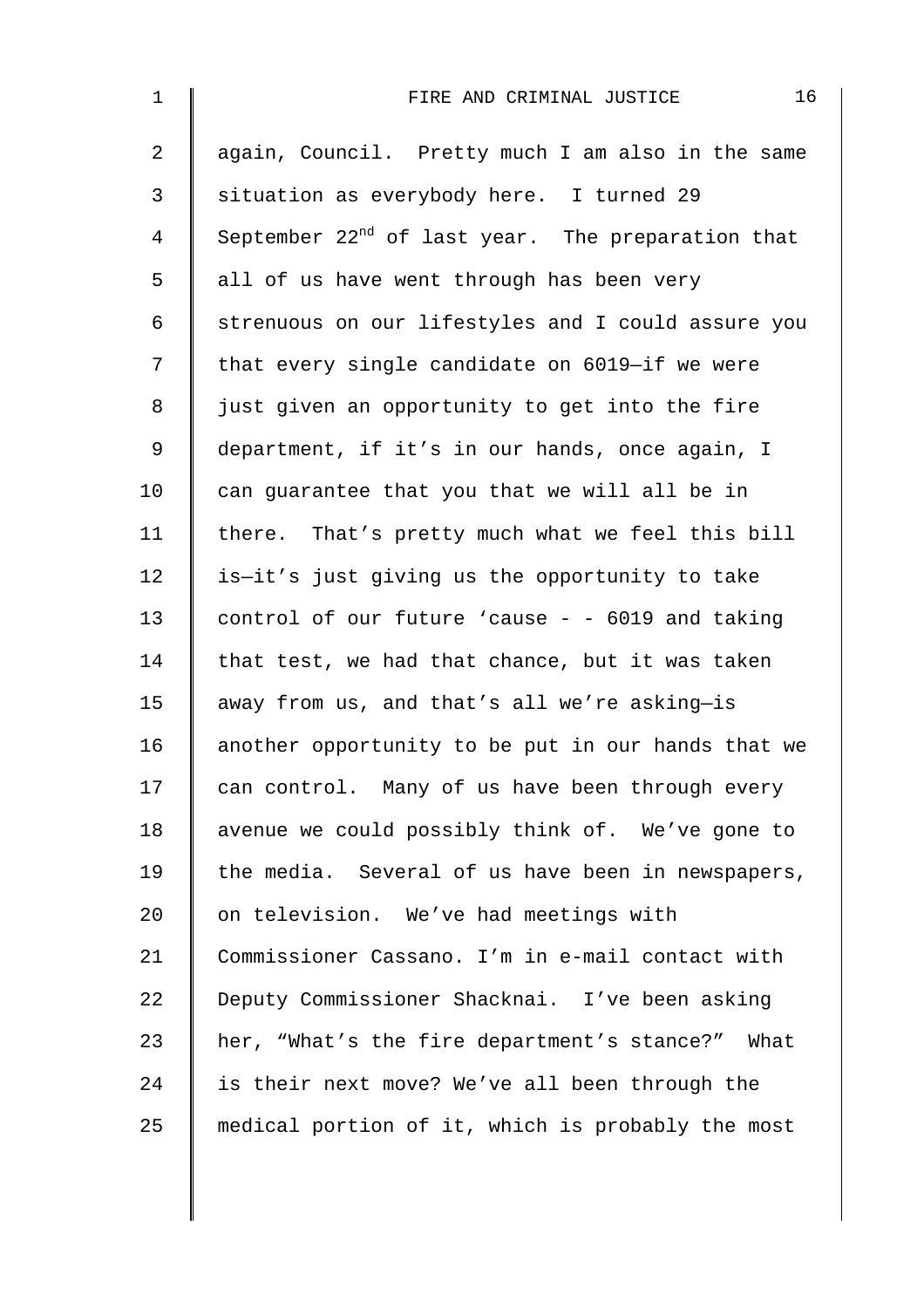| $\mathbf 1$    | 17<br>FIRE AND CRIMINAL JUSTICE                    |
|----------------|----------------------------------------------------|
| 2              | portion of it at least twice; myself, three times; |
| 3              | another candidate is three times. We've all had    |
| $\overline{4}$ | our challenges. Other candidates that couldn't be  |
| 5              | here, they've done things like spend thousands of  |
| 6              | dollars on Lasik surgery to improve their vision.  |
| 7              | I myself have gone to a cardiologist 'cause I had  |
| 8              | an abnormality with my heart pattern. That all     |
| $\mathsf 9$    | comes out of the candidates' pockets. Some of us   |
| 10             | don't even have health insurance to cover, so it   |
| 11             | is all out of our pockets. It's just a testament   |
| 12             | to how passionate we are about achieving this      |
| 13             | goal. We understand that it's not even a job to    |
| 14             | us. It's more like a lifestyle. I think everyone   |
| 15             | on 6019 and I would be very, very grateful if we   |
| 16             | were just given an opportunity once again to       |
| 17             | achieve our future.                                |
| 18             | CHAIRPERSON CROWLEY: Thank you                     |
| 19             | both for being here today and for eloquently       |
| 20             | explaining your situation, your experience. I      |
| 21             | believe all of the candidates that have been here  |
| 22             | today would complement the fire department-        |
| 23             | definitely, the diversity that that department     |
| 24             | needs to achieve. Since you began your testimony,  |
| 25             | we've been joined by Council Member Robert Jackson |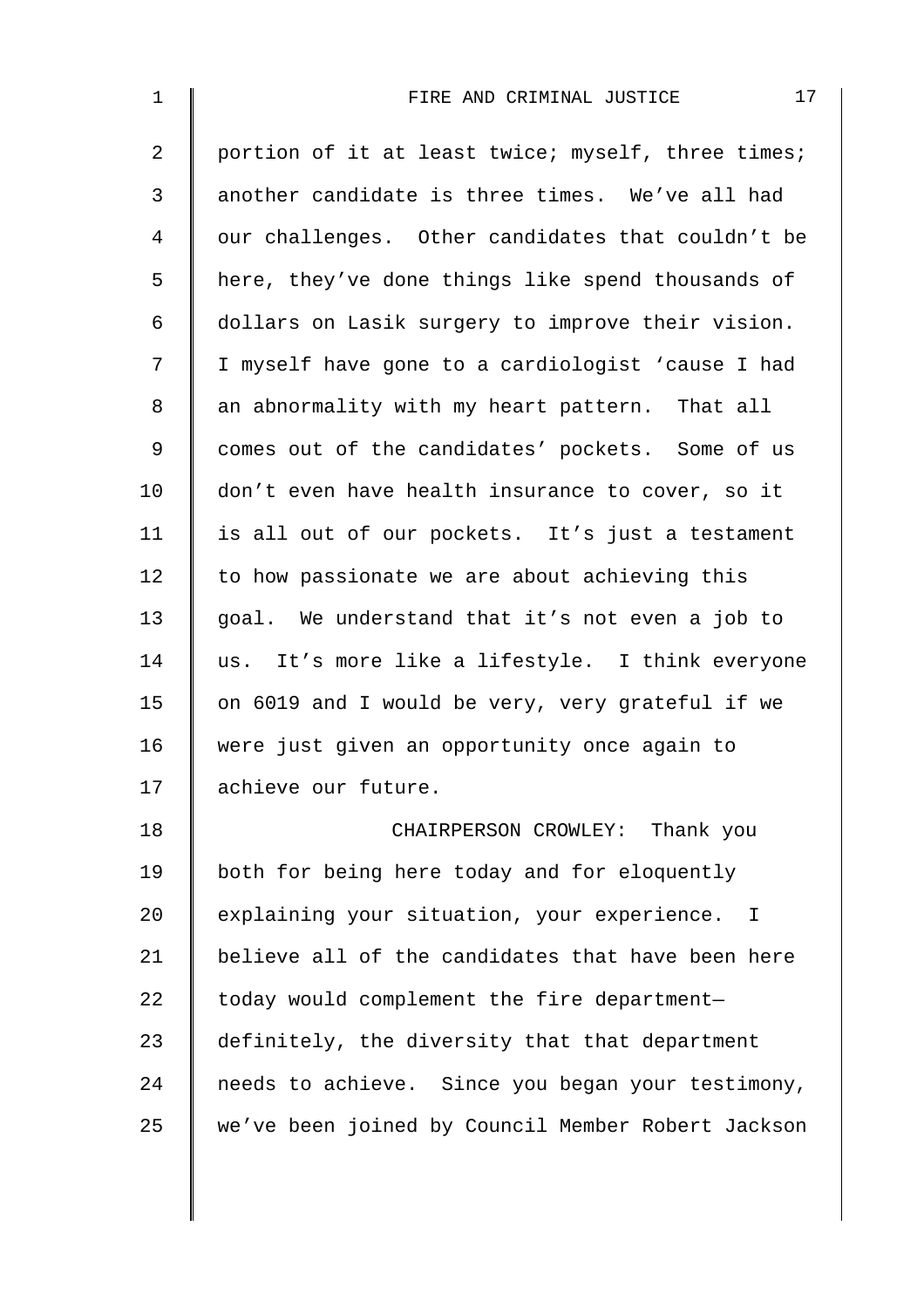| $\mathbf 1$ | 18<br>FIRE AND CRIMINAL JUSTICE                    |
|-------------|----------------------------------------------------|
| 2           | and we're going to call on Council Member Dan      |
| 3           | Halloran for questions, and then Council Member    |
| 4           | Robert Jackson.                                    |
| 5           | COUNCIL MEMBER HALLORAN: Good                      |
| 6           | morning. Thank you for being here. As you may be   |
| 7           | aware, my two brothers are on the fire department. |
| 8           | My brother, Patrick, is a lieutenant serving in    |
| 9           | Brooklyn in one of the houses, which is slated to  |
| 10          | be closed. My brother Terrence is a firefighter    |
| 11          | serving in Jamaica in one of the houses slated to  |
| 12          | be closed. I salute you for your interest in       |
| 13          | serving the city, I appreciate it. I'd just like   |
| 14          | to hear a little bit about the preparation classes |
| 15          | that you had taken-you mentioned during your       |
| 16          | testimony that you had taken a group of them and I |
| 17          | know there's, as you indicated, the pending        |
| 18          | litigation, which is causing havoc for us all over |
| 19          | the place, but it seems based on the information   |
| 20          | we've gotten that this is an incredibly diverse    |
| 21          | group of firefighters spanning both sexes, all     |
| 22          | forms of ethnicities-it's a really robust group,   |
| 23          | and your predecessors were there before you who    |
| 24          | gave testimony - - numerous hearings. I've seen    |
| 25          | you guys making the rounds, as they say, over and  |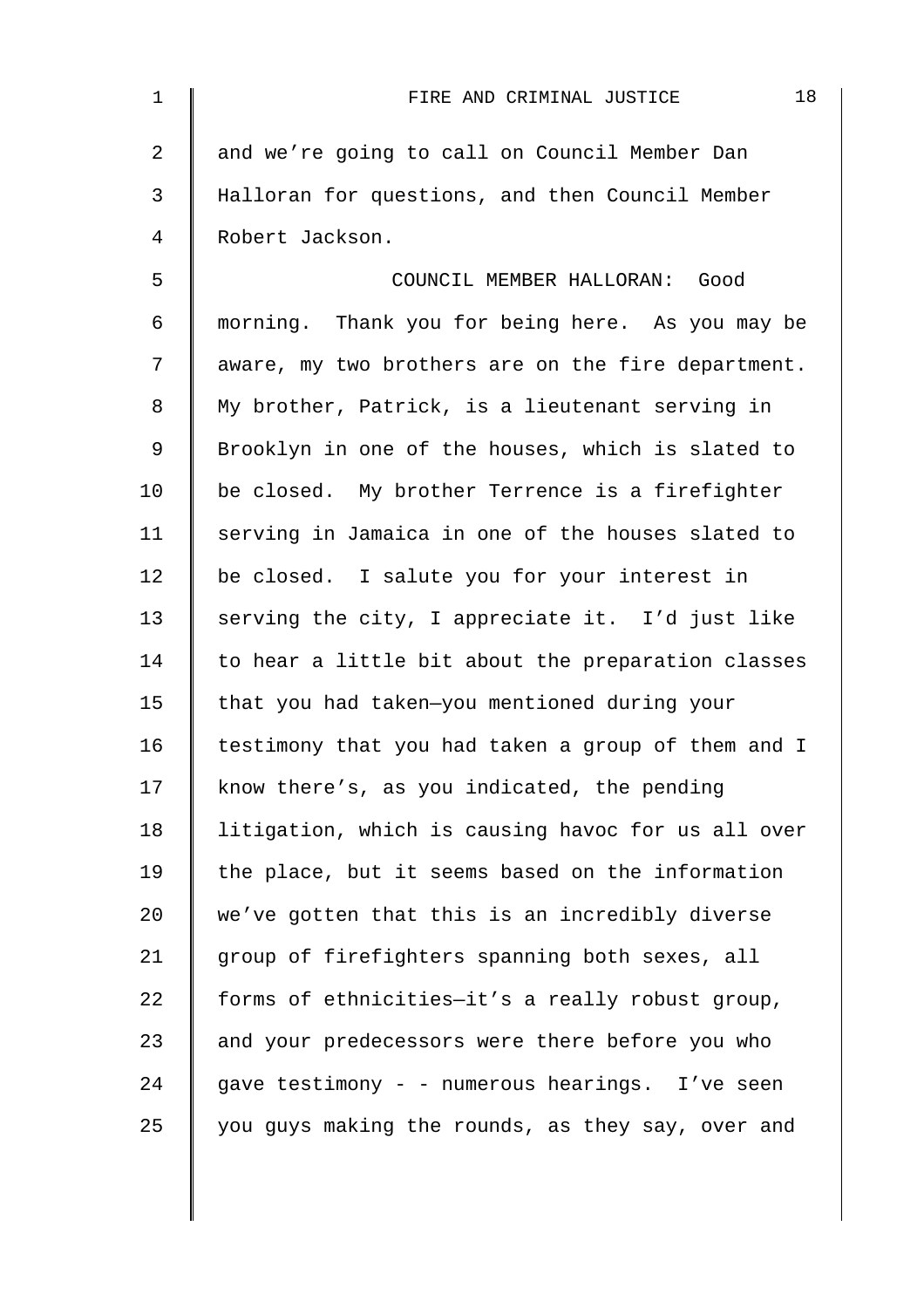| $\mathbf 1$    | 19<br>FIRE AND CRIMINAL JUSTICE                    |
|----------------|----------------------------------------------------|
| $\overline{2}$ | over again. I'm sorry that the City is making you  |
| 3              | make the rounds. I remember when I came onto the   |
| $\overline{4}$ | police department how excited I was to get that    |
| 5              | call, how wonderful it was to walk into the police |
| 6              | academy. Looking back now, of course, I remember   |
| 7              | it was really dark, dank and not a very pretty     |
| $\,8\,$        | place, but it seemed like a really great place at  |
| $\mathsf 9$    | the time, and I know you'll have that experience   |
| 10             | once you walk onto the fire academy grounds as my  |
| 11             | brothers have. Could you tell me a little bit      |
| 12             | about the preparation work that you've done from   |
| 13             | the academic side, which enabled you to score so   |
| 14             | well so that you were in the bands that you were   |
| 15             | in and were able to be amongst the first supposed  |
| 16             | hired that we were going to have?                  |
| 17             | RYAN CASSANDRA COLLETTI: Sure. I                   |
| 18             | purchased several preparation books that were      |
| 19             | specifically designed for the written exams for    |
| 20             | different firefighter tests that are national      |
| 21             | standardized tests, including Kaplan and several   |
| 22             | others. I spent a significant amount of time on    |
| 23             | my own time studying before I would go to work,    |
| 24             | after I would come home from work. The fire        |
| 25             | department also offered 12 weeks of preparation    |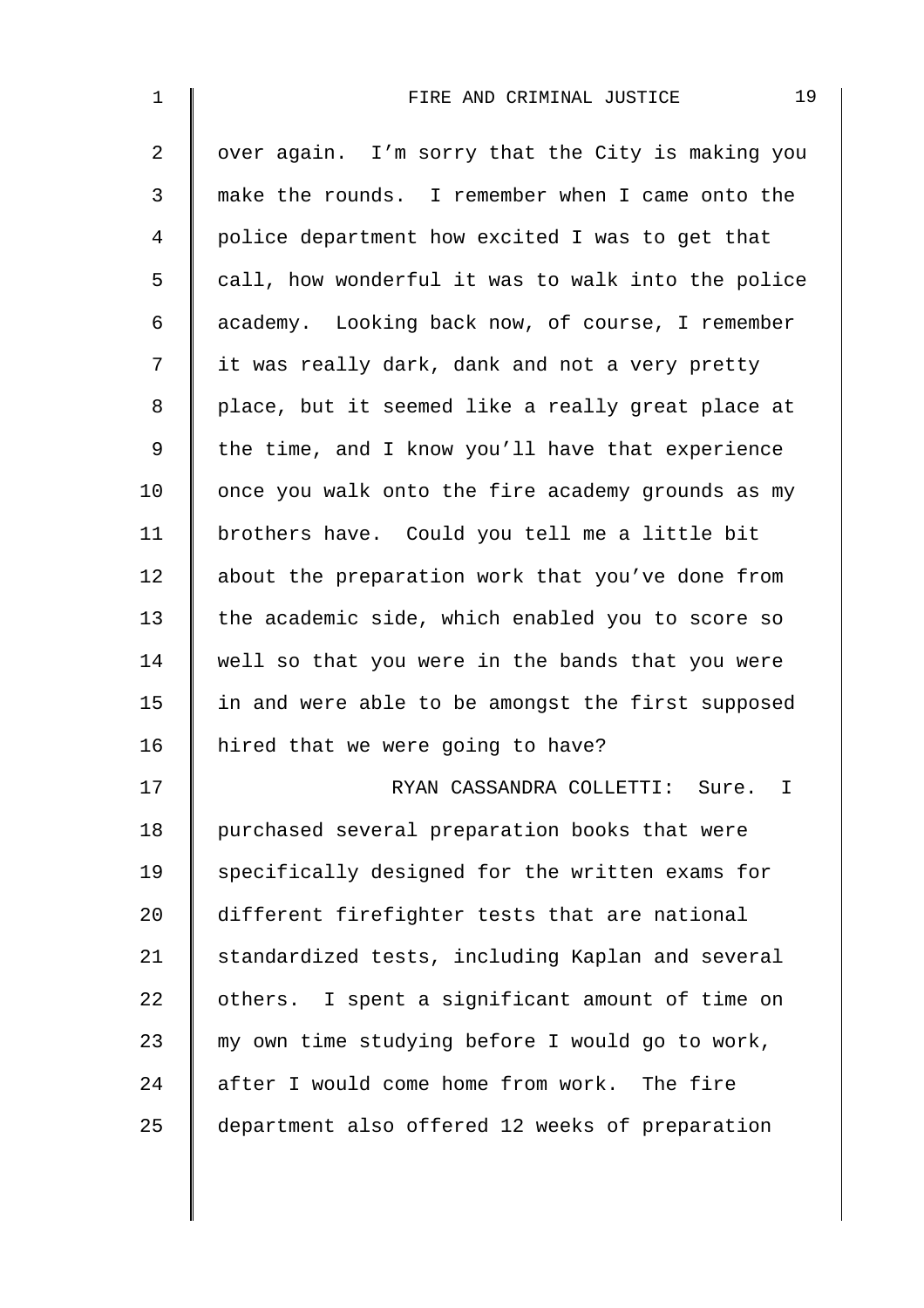| 20<br>FIRE AND CRIMINAL JUSTICE                    |
|----------------------------------------------------|
| classes at different locations throughout all five |
| boroughs and they offered one class every single   |
| day of the week, except Sunday. I would go and-it  |
| was always the same material each day so that      |
| anybody could make it as long you could make it    |
| one day of the week, but I would several times a   |
| week and just practice the same material over and  |
| over again often and John Jay College, sometimes   |
| at other locations. They really facilitated a      |
| greater degree of familiarity with the material    |
| that was going to be on the test, and so I would   |
| review that for those 12 weeks.                    |
| COUNCIL MEMBER HALLORAN: Did the                   |
| fire department charge you to take their prep      |
| class?                                             |
| RYAN CASSANDRA COLLETTI: No, that                  |
| was offered free of charge by the fire department. |
| COUNCIL MEMBER HALLORAN: that's                    |
| fantastic.                                         |
| DAVID CARGIN: I myself went                        |
| through the same process as Ryan here-purchasing   |
| several books, I think Norman Hall's was probably  |
| the only book that I have that I hardly did        |
| mention. The fire department classes, I attended   |
|                                                    |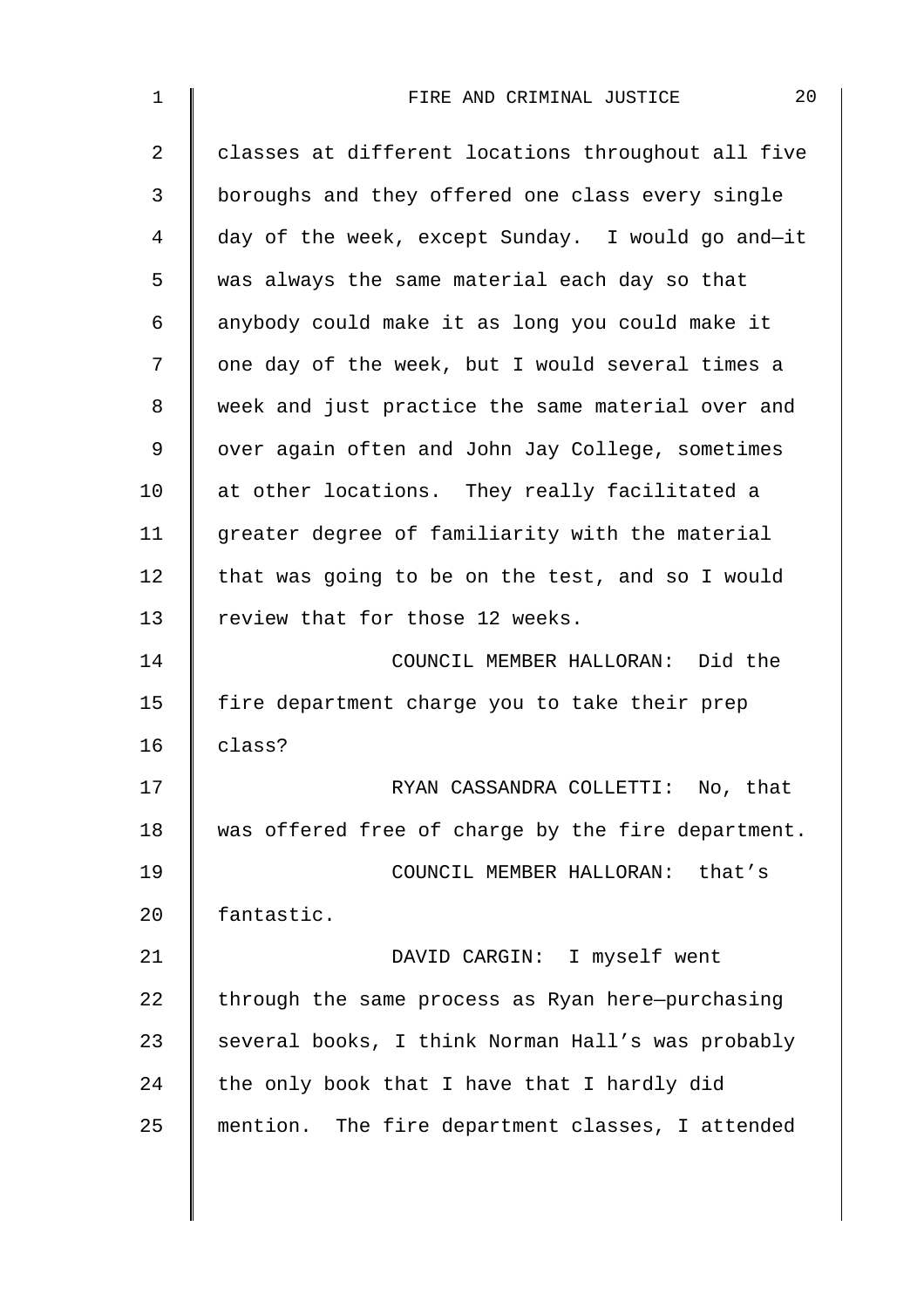| $\mathbf 1$    | 21<br>FIRE AND CRIMINAL JUSTICE                    |
|----------------|----------------------------------------------------|
| $\overline{a}$ | them maybe twice a week doing the same thing that  |
| 3              | she did, getting the same materials and studying   |
| 4              | them over and over. I felt very well prepared by   |
| 5              | the fire department by my own hand that any        |
| 6              | question on the test, I would be familiar with     |
| 7              | enough to come up with the correct answer. The     |
| 8              | fire department classes definitely were a big      |
| 9              | help. They were $ -$ a time. They were actually    |
| 10             | hosted by actual fire lieutenants and other        |
| 11             | firefighters and we were given insight by them     |
| 12             | just on things that have to be done or surprises   |
| 13             | that may come up on the test. It really helped     |
| 14             | out in the end.                                    |
| 15             | RYAN CASSANDRA COLLETTI: I just                    |
| 16             | want to add really quickly also that I attended in |
| 17             | addition for the written preparation, I attended   |
| 18             | classes at John Jay for the physical, which were   |
| 19             | also free of charge and I understand money has     |
| 20             | been allocated by the City Council for that, and   |
| 21             | they had offered classes up to anywhere from three |
| 22             | to five days a week over the last several years,   |
| 23             | and those had been enormously helpful in being     |
| 24             | prepared physically for the test.                  |
| 25             | COUNCIL MEMBER HALLORAN:<br>I'm very               |
|                |                                                    |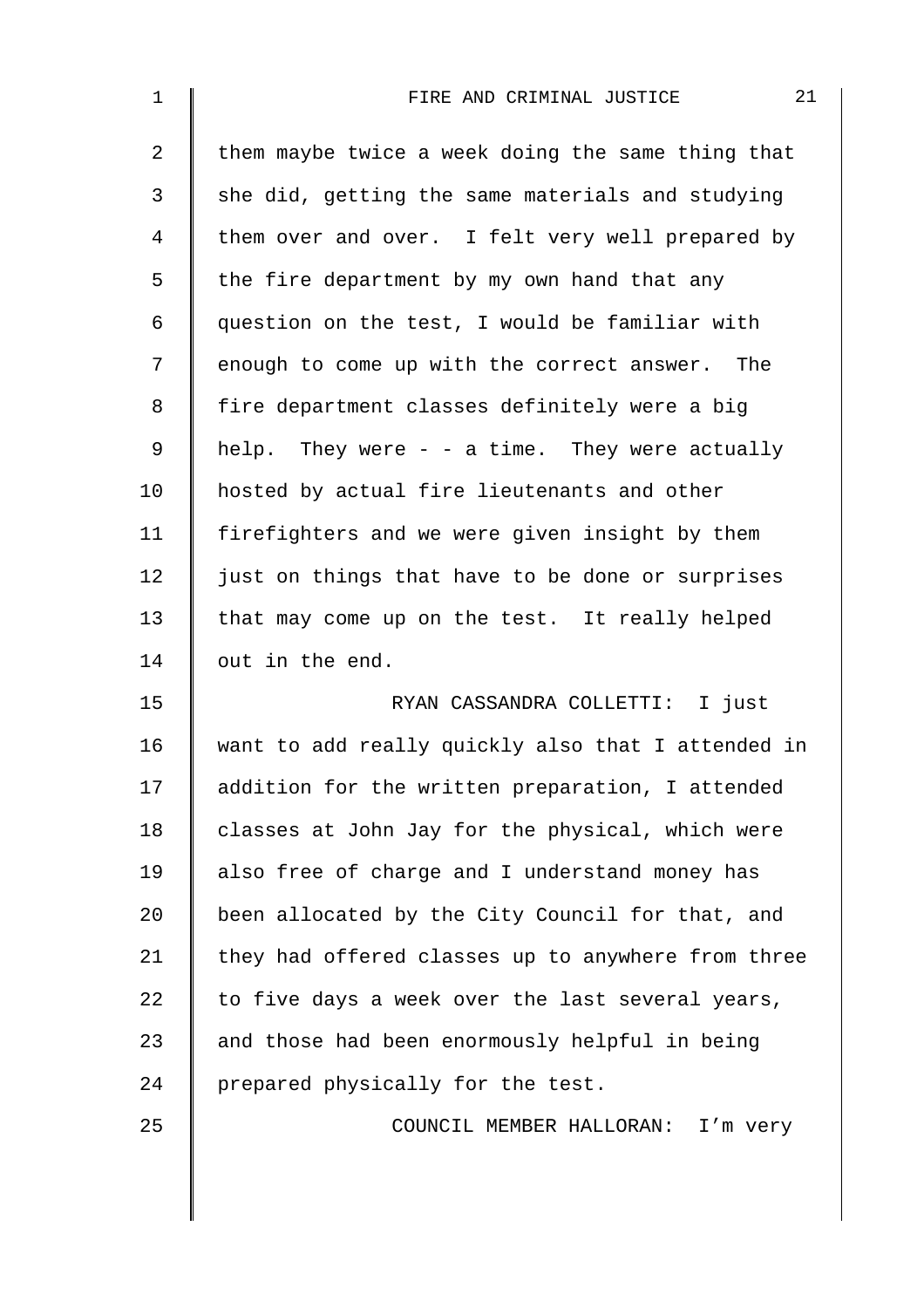| $\mathbf 1$    | 22<br>FIRE AND CRIMINAL JUSTICE                    |
|----------------|----------------------------------------------------|
| $\overline{2}$ | glad that the two of you are here. I'm very glad   |
| 3              | that all of you are here in this room to express   |
| $\overline{4}$ | what we felt as frustration in not getting your    |
| 5              | class moved along. This bill has broad support.    |
| 6              | There is already 29 members of the Council out of  |
| 7              | the 51, who are sponsors of the bill. We will      |
| 8              | definitely be moving it forward. Thank you for     |
| $\mathsf 9$    | your willingness to serve and you know, this is    |
| 10             | not an easy job. As much as it's a good job, as    |
| 11             | much as there's excitement and adventure, it's     |
| 12             | also a job that has great risks. My cousin,        |
| 13             | Lieutenant Vincent Halloran, died in the towers.   |
| 14             | He didn't come down. He was one of a group of men  |
| 15             | and women who went in there to serve their city    |
| 16             | and I'm proud to know that there are men and women |
| 17             | like you who are willing to step up and follow in  |
| 18             | his footsteps, so thank you for being here and     |
| 19             | know that we will do everything we possibly can to |
| 20             | make sure that the City gets the message.          |
| 21             | CHAIRPERSON CROWLEY: Thank you,                    |
| 22             | Council Member Halloran. We've been joined by      |
| 23             | Council Member Mathieu Eugene, Brooklyn, and I     |
| 24             | recognize Council Member Robert Jackson for        |
| 25             | questions.                                         |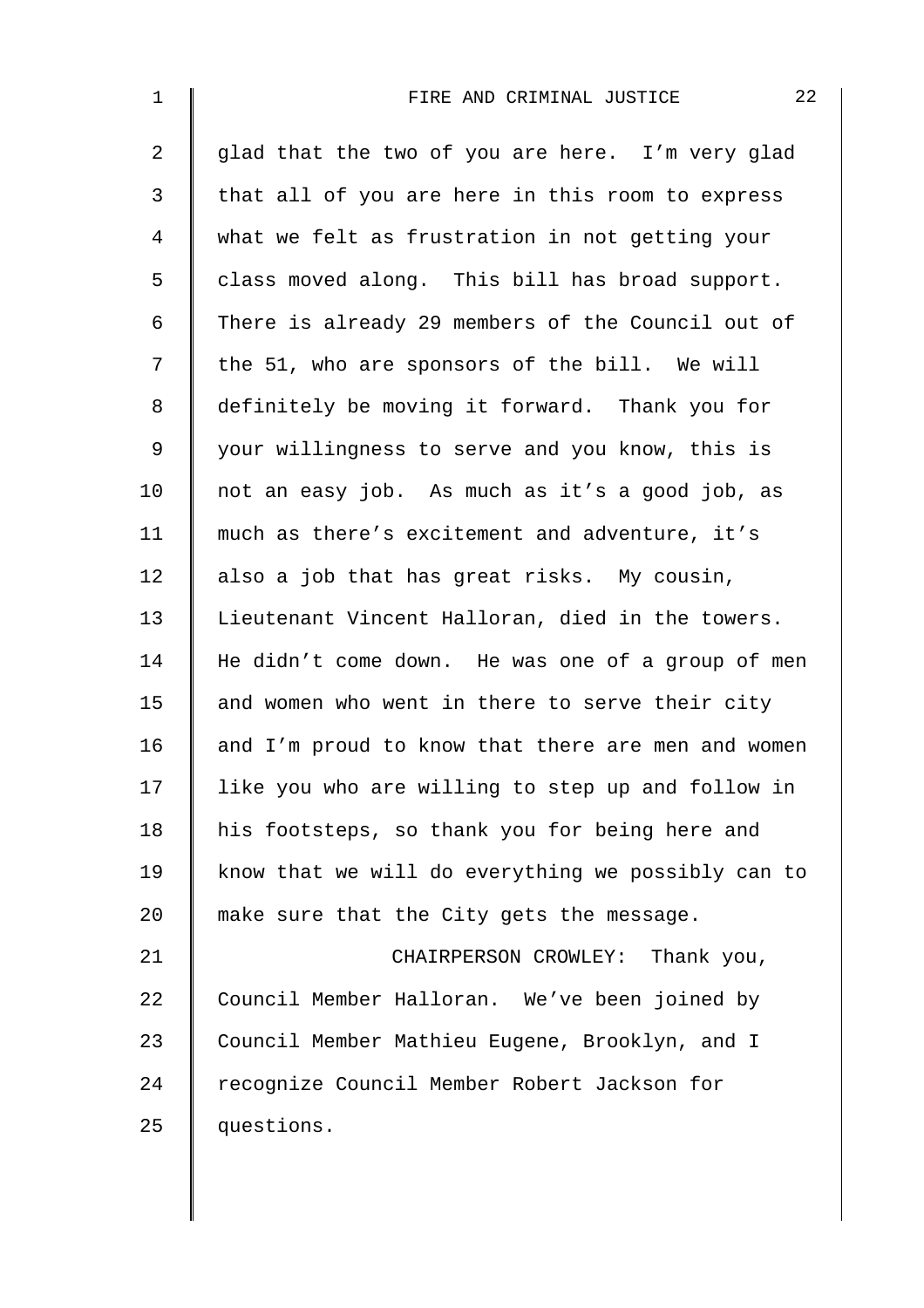| $\mathbf 1$ | 23<br>FIRE AND CRIMINAL JUSTICE                    |
|-------------|----------------------------------------------------|
| 2           | COUNCIL MEMBER JACKSON: Thank you,                 |
| 3           | Madam Chair and good morning to everyone. I        |
| 4           | apologize for being late. Even though I'm not a    |
| 5           | member of the Fire and Criminal Justice Committee, |
| 6           | I am a co-sponsor of proposed Intro No. 450-A and  |
| 7           | in fact, I met with several candidates that were   |
| 8           | on the exam list. They came to my office and I     |
| 9           | met-- two of them are here now that met with me in |
| 10          | my Washington Heights office. In fact, I think     |
| 11          | you happened to come and I happened to be there    |
| 12          | and we had a meeting and at that point in time     |
| 13          | after listening to you speak to me about this      |
| 14          | particular matter, I said to you at that time that |
| 15          | I was signed on to Intro 450, but now it's 450-A,  |
| 16          | in which I did because clearly, in my opinion, I   |
| 17          | don't want to see individuals that have qualified  |
| 18          | for an examination be negatively impacted as a     |
| 19          | result of all of the things that's going on. I     |
| 20          | have said before not necessarily at this           |
| 21          | particular Fire and Criminal Justice hearing-not   |
| 22          | this one, but maybe I think in a Budget hearing or |
| 23          | others when the fire commissioner was in front of  |
| 24          | us as far as the courts have found that the        |
| 25          | examination process was discriminatory and I say   |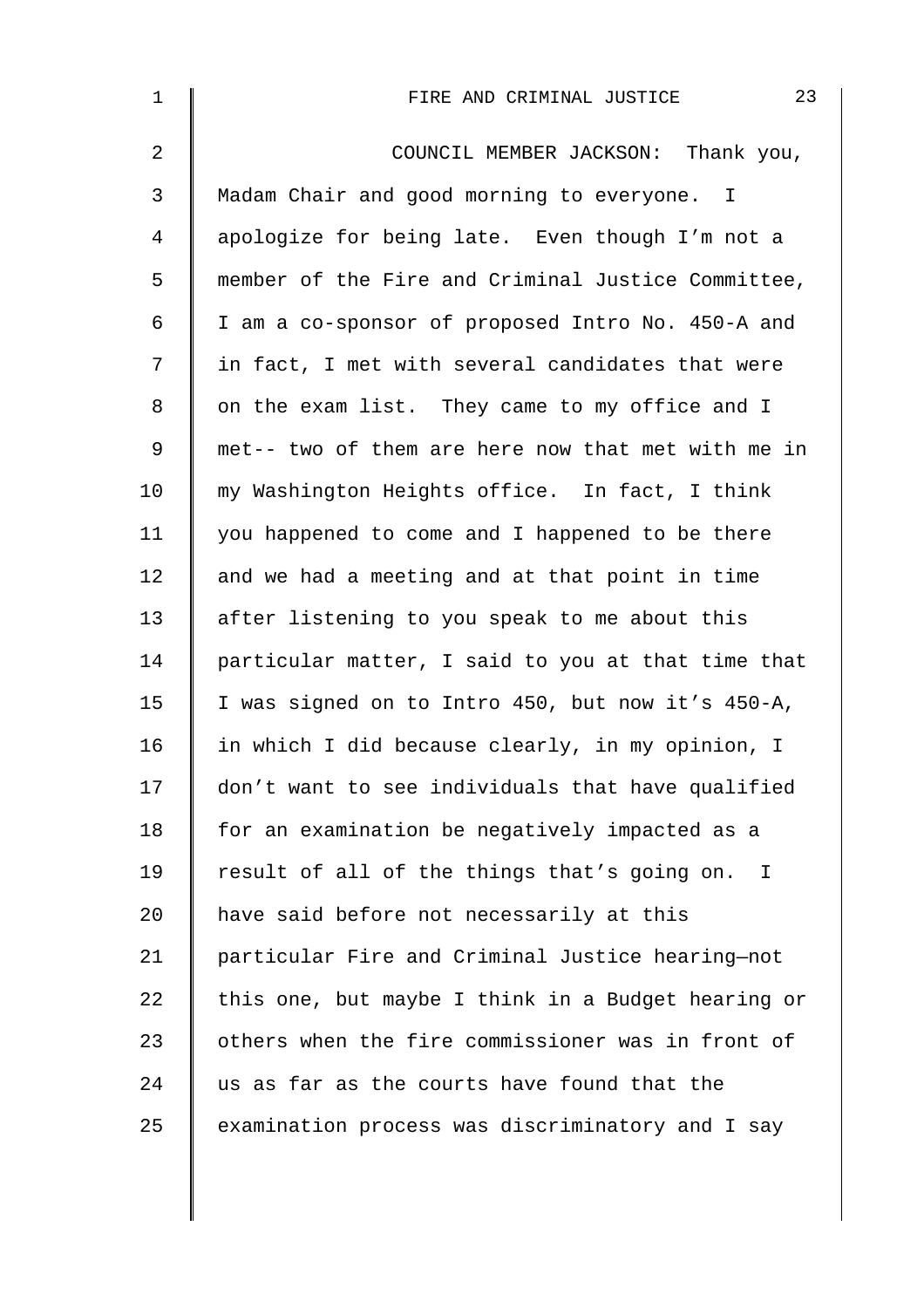| $\mathbf 1$    | 24<br>FIRE AND CRIMINAL JUSTICE                    |
|----------------|----------------------------------------------------|
| $\overline{2}$ | that loud and clear because it did, whether the    |
| $\mathfrak{Z}$ | City likes it or not, and as a result of that, I   |
| 4              | support the court's decision because when you look |
| 5              | at FDNY as an agency as a whole, it is very few    |
| 6              | people of color compared to the population of the  |
| 7              | city of New York. Some people may say well that    |
| 8              | had nothing to do with it. We can have a           |
| 9              | discussion. We can have an argument about that,    |
| 10             | but the facts are the facts. The courts have       |
| 11             | determined that it was illegal-it was              |
| 12             | discriminatory, but I am glad that this Intro      |
| 13             | introduced by our colleague, Peter Vallone, Jr.,   |
| 14             | and supported by 29 other members including        |
| 15             | myself, as a co-chair of the Black, Latino and     |
| 16             | Asian Caucus, that it doesn't matter whether or    |
| 17             | not you're black, Latino or Asian or white or      |
| 18             | otherwise or male or female, as a candidate that   |
| 19             | may age out, you are qualified in order to be a    |
| 20             | part of it-in order to move forward. So I say      |
| 21             | that to you, and I really don't have a question.   |
| 22             | I want you to know that I supported that when you  |
| 23             | all came to me. I support it now and I thank my    |
| 24             | colleagues, all the others that have signed on to  |
| 25             | this, so that we can move forward and hopefully,   |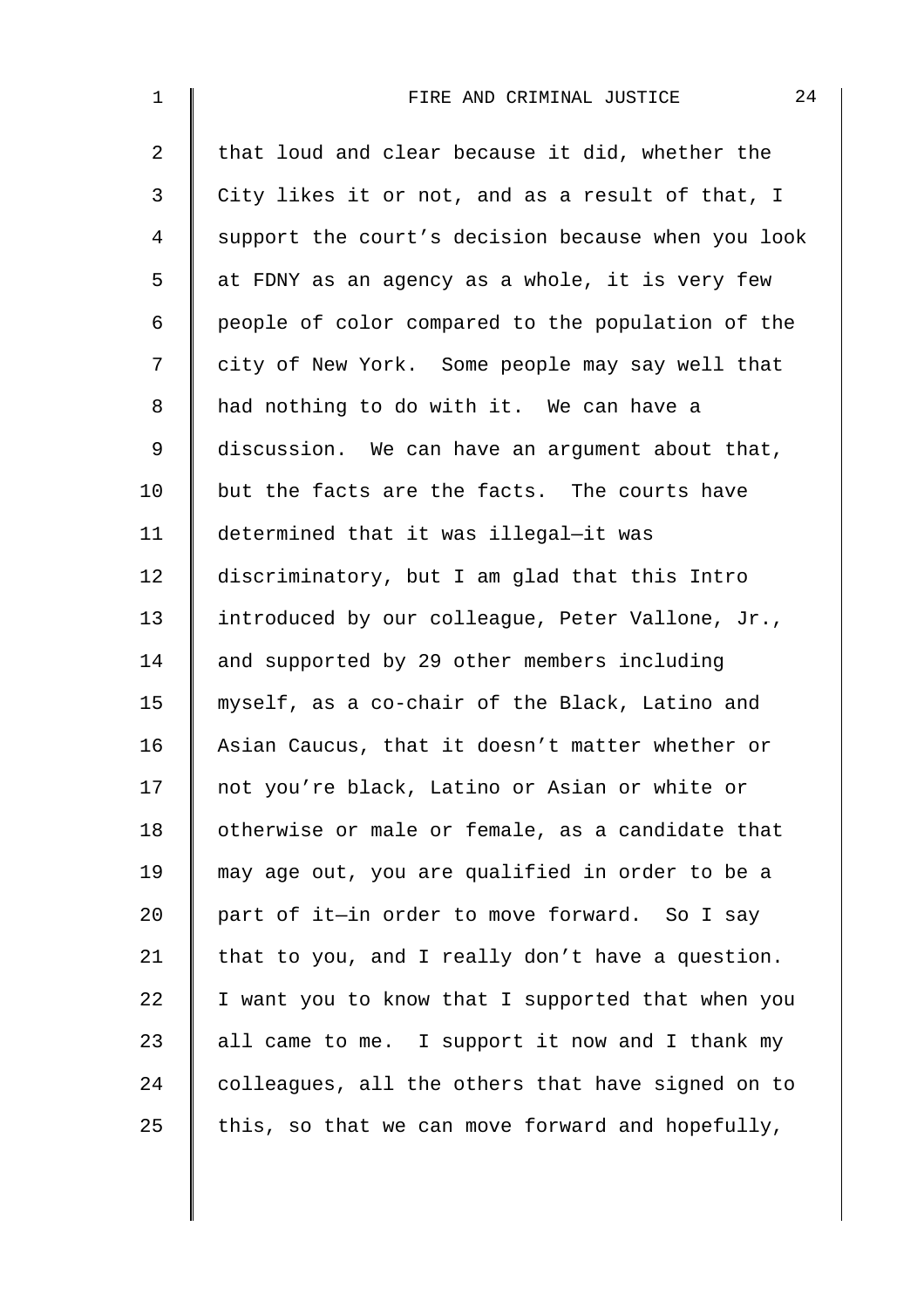| $\mathbf 1$    | 25<br>FIRE AND CRIMINAL JUSTICE                    |
|----------------|----------------------------------------------------|
| $\overline{2}$ | we get all of this stuff behind us and move        |
| 3              | forward and not backwards. Especially knowing as   |
| 4              | what my colleague, Dan Halloran, has said. He      |
| 5              | spoke from a position of being a member that       |
| 6              | signed on, but family members of his have perished |
| 7              | in the Trade Center. Some brothers and sisters of  |
| 8              | his may be working for FDNY now. I don't have any  |
| 9              | relatives working for FDNY, but I can understand   |
| 10             | the feelings and appreciation of my other          |
| 11             | colleagues that clearly have a more personal point |
| 12             | of view because family members are involved. I     |
| 13             | want to thank you, Madam Chair, for holding this   |
| 14             | hearing. I thank all of my colleagues and I thank  |
| 15             | the city of New York and all the other parties     |
| 16             | involved, the Vulcan Society and all that may have |
| 17             | been involved in bringing us to where we can move  |
| 18             | forward instead of being stagnant at this point in |
| 19             | time.                                              |
| 20             | CHAIRPERSON CROWLEY: Thank you,                    |
| 21             | Council Member Robert Jackson, for your passionate |
| 22             | position. I'd like to recognize that we've been    |
| 23             | joined by Council Member Vincent Gentile of        |
| 24             | Brooklyn. I don't think any other Council Members  |
| 25             | have any questions and I don't. Again, I           |
|                |                                                    |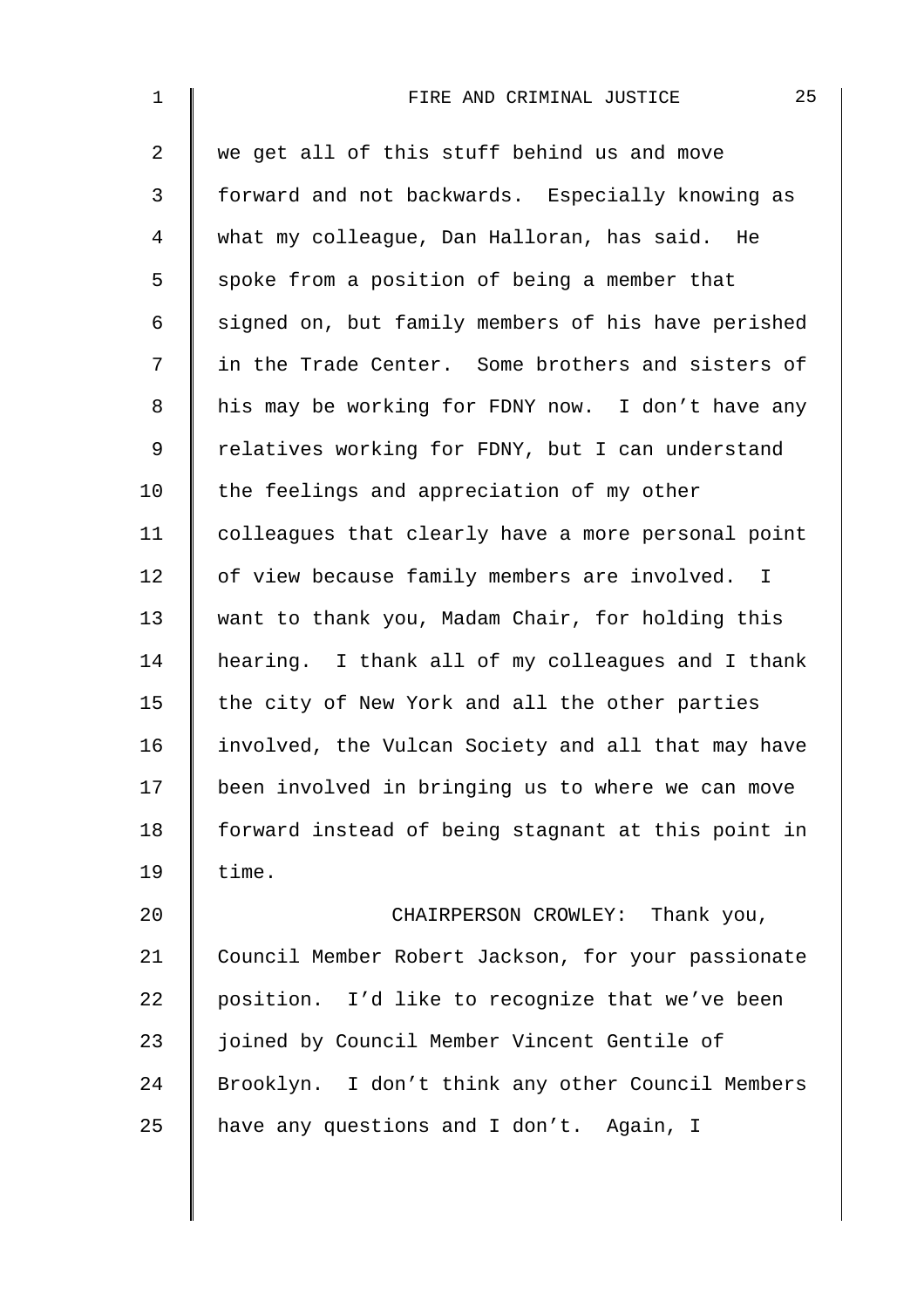| 1  | 26<br>FIRE AND CRIMINAL JUSTICE                    |
|----|----------------------------------------------------|
| 2  | appreciate all of you coming here today. I wish    |
| 3  | you the best of luck. I hope in months down the    |
| 4  | line that you'll come back as a firefighter and    |
| 5  | work with us as a Council and the City of New York |
| 6  | to keep our citizens safe. Just before we end      |
| 7  | this hearing, I'd like to recognize that we've     |
| 8  | been joined by Council Member Rosie Mendez.        |
| 9  | Rosie, do you have a comment or a question before  |
| 10 | we end?                                            |
| 11 | COUNCIL MEMBER MENDEZ: [off mic]                   |
| 12 | CHAIRPERSON CROWLEY: Good, so we                   |
| 13 | have broad support from many Council Members.      |
| 14 | Thank you for being here today. This concludes     |
| 15 | the Fire and Criminal Justice Committee hearing,   |
| 16 | May $25^{th}$ , 2011. Thank you.                   |
| 17 | [gavel]                                            |
|    |                                                    |
|    |                                                    |
|    |                                                    |
|    |                                                    |
|    |                                                    |
|    |                                                    |
|    |                                                    |
|    |                                                    |
|    |                                                    |
|    |                                                    |